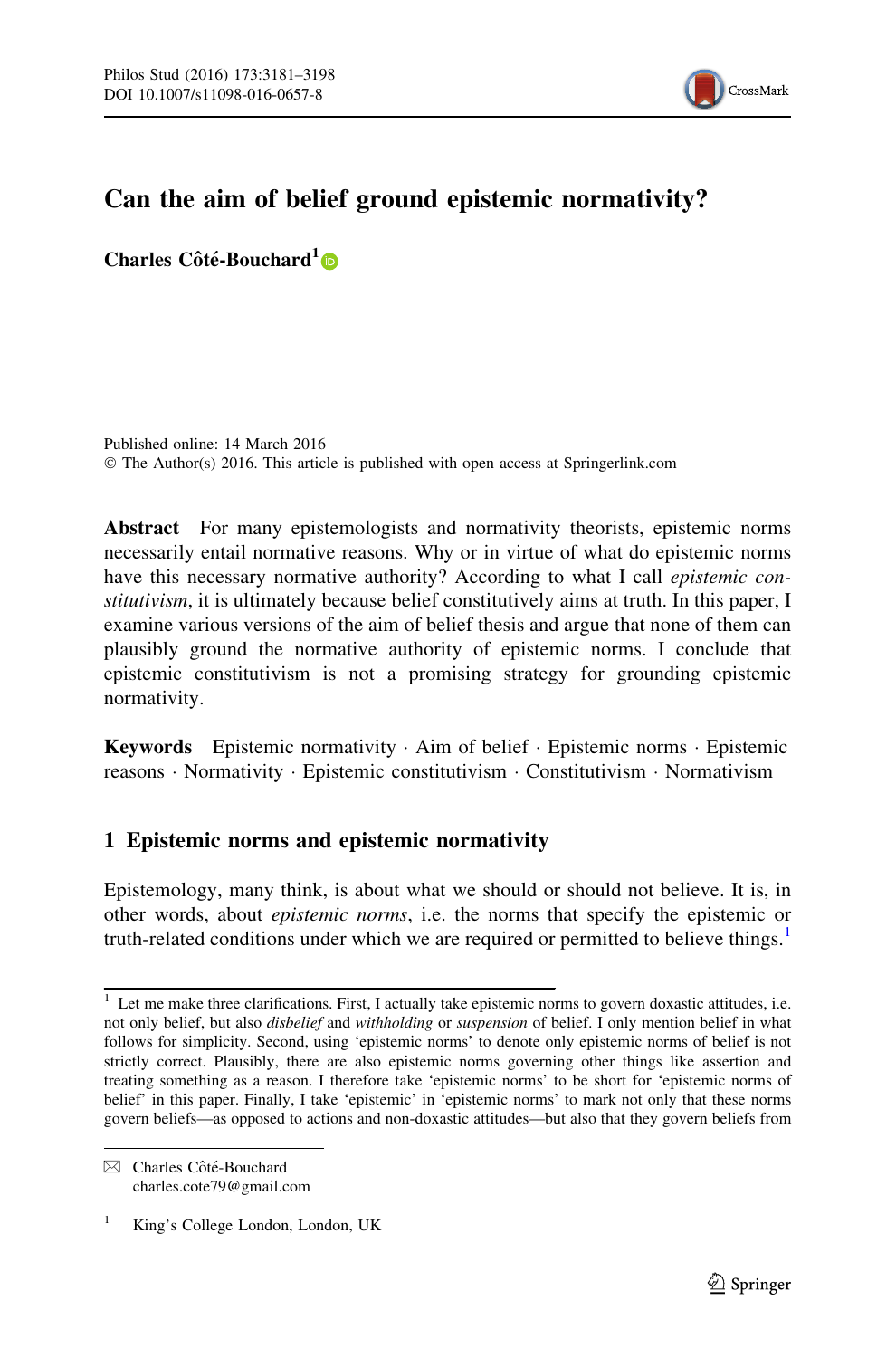While some maintain, for example, that we should only believe what is true or what we know, others claim that believing falsehoods is permissible as long we have adequate evidence for them. $<sup>2</sup>$  In what follows, I set the content of epistemic norms</sup> aside however and focus instead on their normative force or authority.

While all norms trivially set standards relative to which certain things are required, permitted, good, and the like, not all of them have necessary normative force. If a norm N forbids  $\varphi$ -ing under conditions C, then trivially,  $\varphi$ -ing under C is forbidden, incorrect, wrong, or bad *relative to* the standard set by N. However, the descriptive, *norm-relative* question of what is permitted or required according to N is distinct from the *normative* question of what there is *good* or *genuinely normative reasons* to do.<sup>3</sup> For any norm N, you can very well recognize that N says you should not  $\varphi$  under C and still ask whether there is any good reason to do as N says.<sup>4</sup>

Plausibly, most norms are such that the answer to this normative question could be 'no'. For most norms, in other words, there could be situations in which there is no good reason for you to  $\varphi$  even though these norms ask you to  $\varphi$ . Philippa Foot famously illustrated this using the example of etiquette:

[...] one may reasonably ask why anyone should bother about what should-e, (should from the point of view of etiquette) be done, and that such considerations deserve no notice unless reason is shown. So although people give as their reason for doing something the fact that it is required by etiquette, we do not take this consideration as in itself giving us reason to act. Considerations of etiquette do not have any automatic reason-giving force, and a man might be right if he denied that he had reason to do ''what's done'' (Foot [1972](#page-15-0), 309).

Similarly, Richard Joyce writes:

Consider Celadus the Thracian, an unwilling gladiator: he's dragged off the street, buckled into armor, and thrust into the arena. […] Let's imagine that there are various rules of gladiatorial combat: you ought not throw sand in your opponent's eyes, for instance. […] Imagine that things are looking bleak—his opponent is a sadistic professional fighter, and Celadus finds himself pinned down and swordless. His only hope is to throw some sand in his rival's eyes. (Let's stipulate, with utter implausibility, that he can get away with nobody seeing him do this, just as a way of being sure that there will be

Footnote 1 continued

a distinctly epistemic or truth-related point of view—as opposed to, say, a moral or prudential point of view. Thus, I leave open the question whether epistemic norms also determine what we should or should not believe all things considered and whether there can be non-epistemic norms of belief.

<sup>&</sup>lt;sup>2</sup> See e.g. Littlejohn and Turri  $(2014)$  $(2014)$  for recent work on epistemic norms.

<sup>&</sup>lt;sup>3</sup> I use 'good reasons' and 'genuinely normative reasons' interchangeably in what follows. I say more on these qualifications below.

<sup>&</sup>lt;sup>4</sup> I borrow the phrase 'normative question' from Korsgaard [\(1996](#page-16-0)) and Broome [\(2013](#page-15-0)). The term 'normrelativity' is from Hattiangadi [\(2007](#page-15-0)). Other labels used in the literature for the same distinction include, for instance, rule-implying versus reason-implying normativity (Parfit [2011\)](#page-16-0), formal versus robust normativity (McPherson [2011](#page-16-0)), and weak versus *strong categoricity* (Joyce [2001\)](#page-16-0).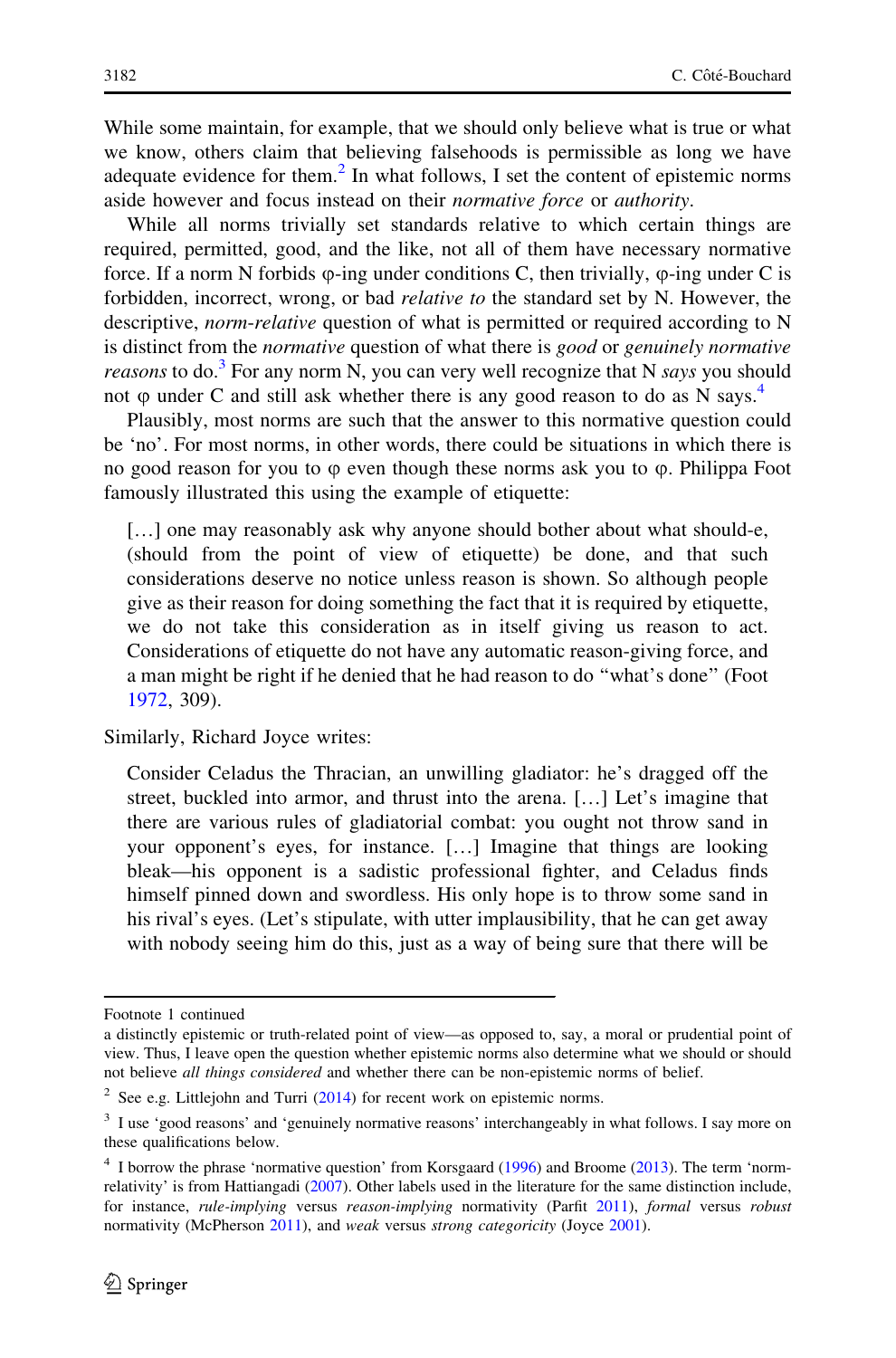no negative repercussions in the form of punishment for breaking the rules.) The rules still say that Celadus shouldn't do it, but he doesn't care about the rules—he has no particular reason to follow them, and every reason to reject them. Given that he has never entered into any form of contract to follow the rules, and that following the rules will lead to his quick and unjust demise, I think we will all agree that Celadus ought to throw sand in his opponent's eyes (Joyce [2001,](#page-16-0) 34–35).

We could multiply the examples. Plausibly, there is not automatically a good reason to conform to norms of fashion, gender stereotypes, tradition, religious sects, the Sicilian Mafia code of conduct, and so on. The point is that most norms do not seem to necessarily entail or provide good reasons to do as they say.

For many normativity theorists however, some norms do have necessary normative force. It is widely held, for instance, that moral norms necessarily entail good or genuinely normative reasons.<sup>5</sup> What about epistemic norms? Do they have necessary normative force like, perhaps, moral norms? Many epistemologists and normativity theorists think so. More precisely, many hold what I will call *Epistemic* Normativity:

(Epistemic Normativity) Epistemic norms necessarily entail good reasons; there is necessarily a good reason to conform to epistemic norms.<sup>6</sup>

My goal in this paper is not to defend or reject Epistemic Normativity. Instead, I would like to examine a particular kind of strategy for *grounding* or *explaining* it, i.e. a particular kind of answer to the question: why or in virtue of what do epistemic norms necessarily entail good reasons?<sup>7</sup> The strategy is what I will call *epistemic* constitutivism (EC). According to EC, Epistemic Normativity is true ultimately in

<sup>5</sup> Why qualify reasons in this way? Just like 'require', 'should', 'correct', 'right', and so on, 'reasons' can be read in a descriptive, norm-relative way. All norms can be said to entail what could be called normrelative reasons. So in a descriptive norm-relative sense, even norms like those of etiquette or fashion entail reasons, namely *etiquette reasons* and *fashion reasons*. These norm-relative reasons are just the considerations that favour  $\varphi$ -ing according to or from the point of view of these norms. Thus another way to formulate the point I make in this section is that you can very well recognize the descriptive fact that some consideration is a reason to  $\varphi$  relative to N (i.e. a N-relative reasons or N-reason), but still ask the further normative question whether this N-reason has genuine normative force, i.e. whether this N-reason constitutes a good reason. Moreover, many think that some norms are such that the reasons they entail are necessarily good ones. For example, moral reasons—the considerations that are reasons from the point of view of moral norms—are widely thought to necessarily be good reasons. Note however that this is not the same as the claim that what morality requires is necessarily what we should do *all things considered*. Many think that even though moral norms necessarily entail good reasons, such reasons can be outweighed by other considerations. The distinction is rather between norms that necessarily entail good pro tanto reasons and those that do not.

<sup>6</sup> In other words, just like moral reasons, epistemic reasons—the considerations that constitute reasons from the point of view of epistemic norms—are necessarily good reasons. Epistemic Normativity is widely defended or taken for granted in contemporary normativity theory and epistemology. In addition to proponents of the strategy I criticize below, see for instance Scanlon ([1998](#page-16-0)), Kelly ([2003\)](#page-16-0), Cuneo ([2007\)](#page-15-0), Skorupski [\(2010](#page-16-0)), Raz [\(2011](#page-16-0)), and Parfit [\(2011](#page-16-0)).

<sup>&</sup>lt;sup>7</sup> See Grimm [\(2009](#page-15-0)) for an overview of the issue of grounding epistemic normativity.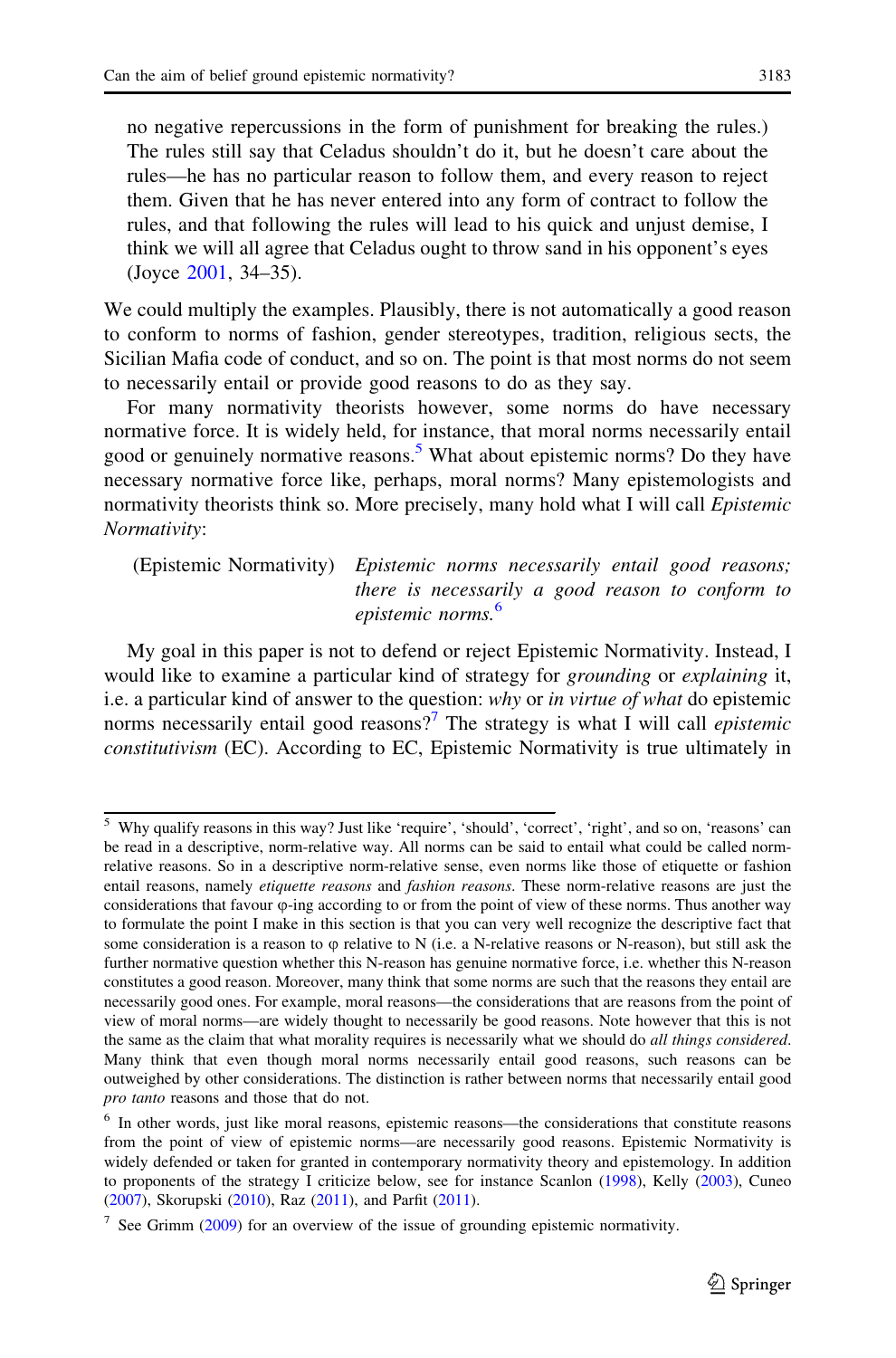virtue of the fact that *belief constitutively aims at truth*.<sup>8</sup> For epistemic constitutivists, in other words, the popular thesis that belief constitutively aims at truth—the aim of belief thesis for short—is ultimately all we need to vindicate the necessary normative force of epistemic norms.<sup>9</sup>

In what follows, I argue that EC is hopeless. I start by clarifying the epistemic constitutivist strategy in Sect. 2. I then examine the main possible interpretations of the aim of belief thesis—i.e. the functional interpretation (Sect. [3\)](#page-6-0), the personal interpretation (Sect. [4](#page-9-0)), and the normativist interpretation (Sect. [5](#page-12-0))—and argue that none of them can ground Epistemic Normativity. I conclude in Sect. [6](#page-14-0) that epistemic constitutivism fails. We should either look for a different strategy for explaining the necessary normative force of epistemic norms or abandon Epistemic Normativity altogether.

## 2 Epistemic constitutivism

Epistemic constitutivism (EC) is a particular instance of a more general strategy normative constitutivism (NC)—for grounding the necessary normative force of norms.<sup>10</sup> NC typically starts with the claim that a certain activity, attitude, or kind of being X has a constitutive aim A, the attaining of which necessarily requires or involves conforming to some norms N. Roughly, to say that an aim A is constitutive of X is to say that part of what it is for something to be an instance of X is for it to be directed or regulated towards attaining A. So something cannot count as an instance of X unless it aims at A in some sense. The strategy is then to point out that X-ing or

<sup>&</sup>lt;sup>8</sup> Or some other truth-related or epistemic goal such as knowledge, evidential support, coherence, and the like. I remain neutral regarding what belief aims at exactly. I only use truth as my example in this paper for simplicity and because it is the most popular candidate. See for instance Williams [\(1973](#page-17-0)), Railton ([1994,](#page-16-0) [1997](#page-16-0)), Velleman ([2000\)](#page-17-0), Wedgwood ([2002\)](#page-17-0), Boghossian ([2003](#page-15-0)), Shah ([2003\)](#page-16-0), Burge ([2003\)](#page-15-0), Millar ([2004\)](#page-16-0), Gibbard ([2005\)](#page-15-0), Shah and Velleman [\(2005](#page-16-0)), Steglich-Petersen [\(2006](#page-16-0), [2009](#page-16-0)), Vahid ([2006\)](#page-17-0), Whiting ([2010](#page-17-0), [2012](#page-17-0)), and Littlejohn [\(2012](#page-16-0)). Knowledge is the most popular alternative. See Peacocke ([1999\)](#page-16-0), Williamson ([2000\)](#page-17-0), Adler ([2002\)](#page-15-0), Engel [\(2004](#page-15-0)), Bird ([2007](#page-15-0)), Sutton [\(2007](#page-16-0)), Huemer ([2007\)](#page-16-0), McHugh ([2011\)](#page-16-0), and Littlejohn ([2013\)](#page-16-0). For an overview of issues surrounding the aim of belief thesis, see McHugh and Whiting [\(2014](#page-16-0)) and Fassio [\(2015](#page-15-0)). Note that many of these authors claim that truth or knowledge is the constitutive *norm* of belief. In this paper, I follow Wedgwood ([2002\)](#page-17-0) and take this normativist claim to be one possible interpretation of the aim of belief thesis. I return to normativism below.

<sup>&</sup>lt;sup>9</sup> Velleman [\(2000](#page-17-0)), Wedgwood [\(2002](#page-17-0)), Shah and Velleman ([2005\)](#page-16-0), O'Hagan [\(2005](#page-16-0)), Steglich-Petersen ([2009\)](#page-16-0), and Tubert [\(2010](#page-17-0)). See Railton ([1997\)](#page-16-0) and Papineau [\(2013\)](#page-16-0) for criticism. It is worth noting that some constitutivists focus exclusively on epistemic or theoretical *rationality*. That is, they only attempt to ground reasons to be epistemically or theoretically rational. This way of framing the issue is problematic however since it is not obvious that the requirements of epistemic rationality exhaust epistemic norms and what we epistemically should believe. After all, for many normativity theorists—e.g. Scanlon ([1998\)](#page-16-0), Parfit [\(2011](#page-16-0)), and Broome [\(2013](#page-15-0))—what is most rational for you to do in general is not necessarily what you should or have most normative reasons to do. Similarly, some think that the epistemically rational thing to believe is not necessarily what we epistemically *should* believe. See for instance Kolodny ([2005\)](#page-16-0), Littlejohn ([2012\)](#page-16-0), Broome [\(2013](#page-15-0)), Sylvan [\(2014](#page-16-0)), and Worsnip (Forthcoming). Hence, it cannot be assumed that grounding the normative force of epistemic rationality would be sufficient for grounding Epistemic Normativity.

 $10$  See Tubert ([2010\)](#page-17-0) for an overview of normative constitutivism.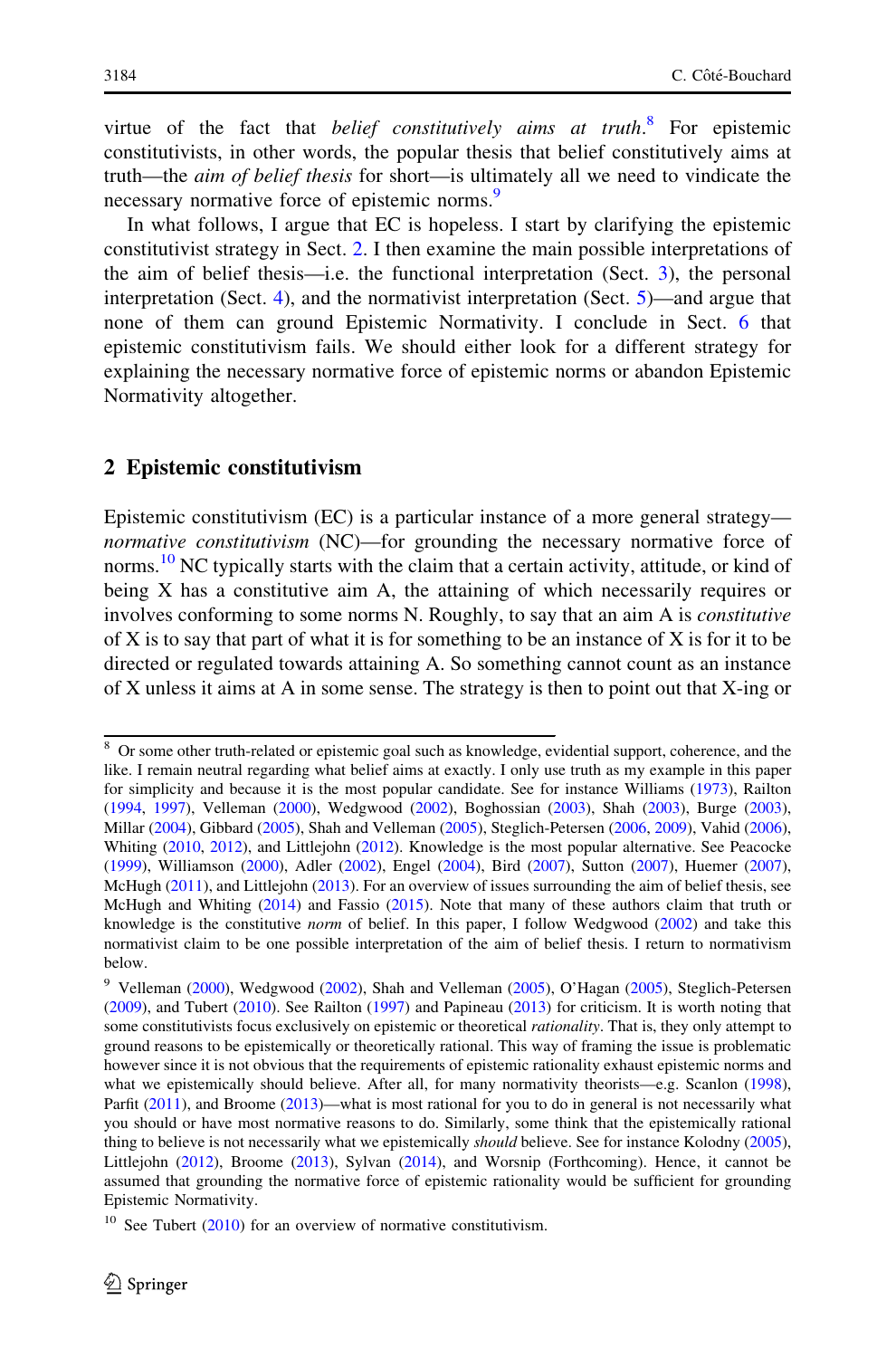being  $X$  is inescapable for creatures like us. But since we cannot escape  $X$  and since X necessarily involves aiming at A, aiming at A is inescapable for us. Moreover, since attaining this unavoidable aim requires or involves conforming to norms N, it follows that N necessarily has normative force for us. Constitutivism is popular in the practical domain. Many claim, for instance, that we can ground practical or even moral normativity in what is constitutive of action or agency.<sup>11</sup>

One important motivation for adopting normative constitutivism is, roughly, that it promises to vindicate inescapable or necessary normativity without positing any metaphysically and epistemologically problematic facts. As such, it offers an attractive alternative to both nonnaturalist normative realism and normative error theory. Nonnaturalists claim that there are genuinely normative facts, but that they cannot be identified or reduced to natural facts.<sup>12</sup> Error theorists agree that necessary or inescapable normativity would require the existence of sui generis nonnatural facts, but argue that there are no such facts and therefore that there is no such thing as necessary or inescapable normativity.<sup>13</sup> Constitutivism is attractive because it promises the best of both worlds, namely genuine necessary normativity without mysterious entities. The key, constitutivists think, is to ground normativity in facts that are themselves necessary but not mysterious, i.e. in constitutive features of inescapable things like agency and belief.

One complication is that constitutivism is often construed as a strategy for grounding the content of norms. Christine Korsgaard, for example, argues that constitutive features of agency not only ground the normative force of morality, but also determine in part what morality requires.<sup>14</sup> We should therefore distinguish normative constitutivism from what could be called *norm-constitutivism*, i.e. constitutivist strategies for deriving necessary constraints on the content of norms. As I explained above, for any norm N, you can always recognize the fact that N asks you to  $\varphi$ , but still ask the *normative* question whether there is any good reason to do as N says. Hence, even if we derived the content of N via a constitutivist strategy, this would not suffice to settle the normative question with respect to N. My target in this paper is only epistemic constitutivism understood as an instance of normative constitutivism. Thus, my rejection of EC leaves open the possibility of deriving the content of epistemic norms from the constitutive aim of belief.

One could demur at this point and claim that grounding norms is sufficient for grounding normativity. One could claim, in other words, that normative reasons are nothing over and above norm-relative reasons, and that normativity is nothing over and above norm-relativity.<sup>15</sup> There is no space to properly evaluate this suggestion here. However, note that if it were true, then all we would have to do in order to

<sup>11</sup> Velleman [\(2000](#page-17-0)), Wallace [\(2001](#page-17-0)), Rosati [\(2003](#page-16-0)), O'Hagan [\(2004](#page-16-0), [2005\)](#page-16-0), Ferrero ([2009\)](#page-15-0), Korsgaard ([1996,](#page-16-0) [2008,](#page-16-0) [2009](#page-16-0)), Tubert [\(2010,](#page-17-0) [2011](#page-17-0)), Bertea ([2013](#page-15-0)), and Katsafanas ([2013\)](#page-16-0), (Forthcoming). See Enoch ([2006\)](#page-15-0) for criticism.

 $12$  E.g. Moore [\(1903](#page-16-0)), Scanlon ([1998\)](#page-16-0), Shafer-Landau ([2003\)](#page-16-0), Wedgwood [\(2007](#page-17-0)), Fitzpatrick ([2008\)](#page-15-0), Parfit ([2011](#page-16-0)), and Enoch ([2011](#page-15-0)).

<sup>&</sup>lt;sup>13</sup> E.g. Mackie ([1977\)](#page-16-0), Garner [\(1990](#page-15-0)), Joyce ([2001\)](#page-16-0), and Olson ([2014](#page-16-0)).

<sup>&</sup>lt;sup>14</sup> Korsgaard [\(1996](#page-16-0), [2008,](#page-16-0) [2009](#page-16-0)).

 $15$  See Tiffany [\(2007](#page-17-0)) and Finlay [\(2014](#page-15-0)) for discussion.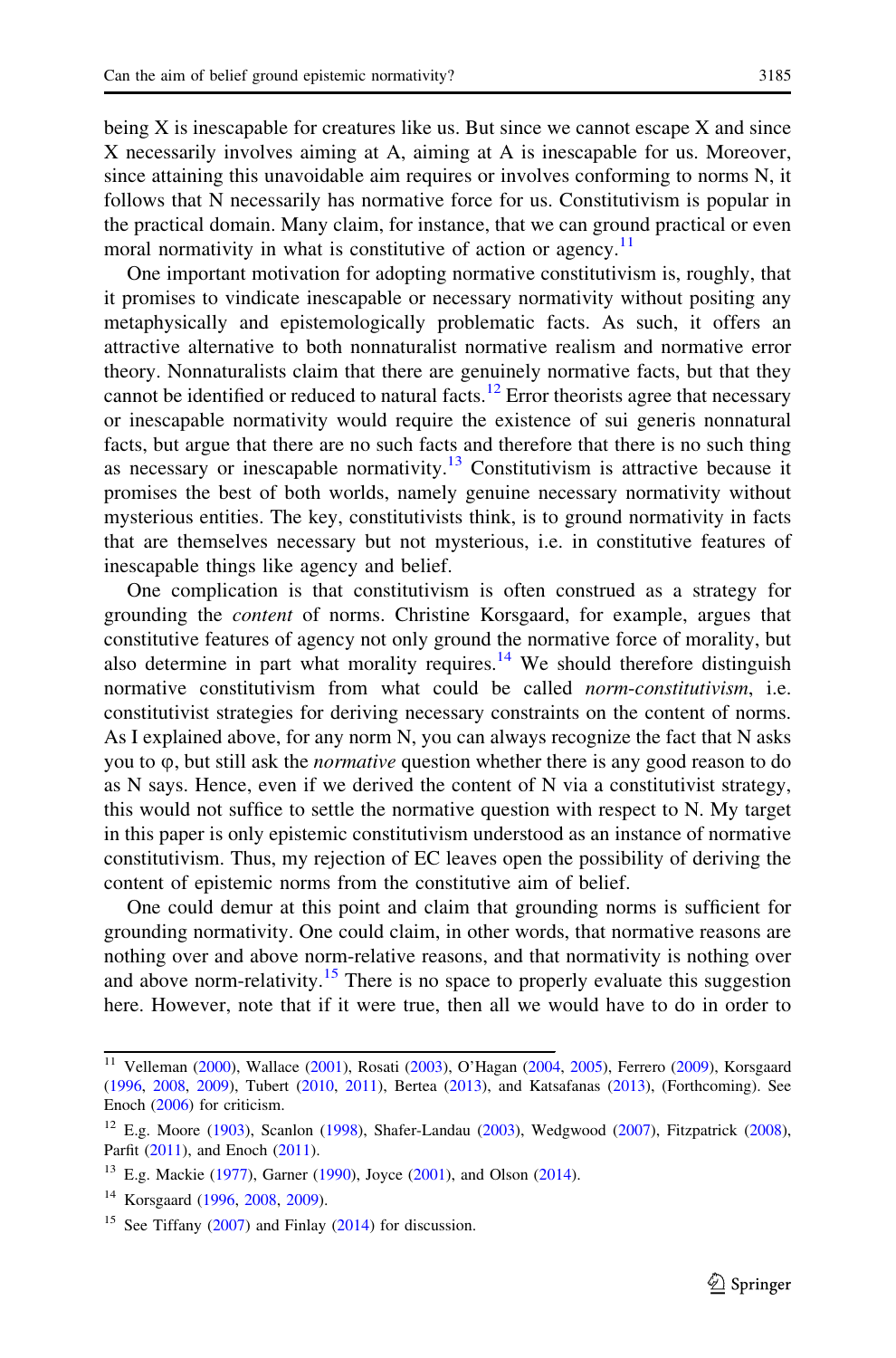generate reasons to  $\varphi$  would be to come up with norms—any norms we like—that tell us to  $\varphi$ . But this is counter-intuitive. Intuitively, normative reasons to  $\varphi$  are considerations that justify or count in favour of  $\varphi$ -ing. But plausibly, the sole fact that  $\varphi$ -ing is required by a norm—whatever the norm—does not justify or favour  $\varphi$ ing to any extent. After all, norms can be arbitrary, absurd, immoral, selfdestructive, etc. Relative to the norm or standard of successful serial killing, for example, there are reasons (serial killing-reasons) to murder as many people as possible without getting caught. But plainly, the mere fact that this horrible course of action is required by some norm does not make it justified to any extent.<sup>16</sup> In any case, I put this issue aside in what follows and argue that assuming that there is a distinction between norm-relativity and genuine normativity, epistemic constitutivism fails as an instance of normative constitutivism.

As I mentioned above, EC starts with the claim that belief constitutively aims at truth. That is, part of what it is for something to be a belief is for it to be, in some sense, directed or regulated towards being true. Since epistemic norms specify truthrelated conditions under which we are required or permitted to believe propositions, attaining the aim of belief plausibly involves or requires conforming to epistemic norms.<sup>17</sup> Crucially however, belief seems inescapable for beings like us. As Railton explains:

An agent acts on intentions and plans, which constitutively involve beliefs and are formed deliberatively in part on the basis of beliefs. To replace all belief with (say) wishing would be to form no intentions at all. Moreover, our notion of ourselves as agents extended over time constitutively involves memories and expectations. These, too, involve beliefs. […] To delete all forms of belief from your mental repertoire would leave you with no recognizable notion of identity. Being ''in the belief business'' […] is a precondition of agency (Railton [1997](#page-16-0), 58–59).

Since beliefs are necessarily involved in essential components of agency, it follows that we necessarily believe things and thus that we cannot avoid the aim of truth.

According to EC, these are all the ingredients we need in order to vindicate Epistemic Normativity. Eric Wiland summarizes the strategy as follows:

[T]he nature of belief tells us something about reasons for belief. […] The justification for believing the truth doesn't come from something external to the nature of belief itself. […] Rather, if you are even in the business of believing things, you thereby have reason to believe what's true. Truth is the constitutive aim of belief, and so reasons to believe are necessarily related to considerations concerning what's believed (Wiland [2012,](#page-17-0) 117).

<sup>&</sup>lt;sup>16</sup> Perhaps the present suggestion is best interpreted not as an identification of normativity with normrelativity, but rather as the claim that there is really no such thing as genuine normativity. If so, then it is compatible with the claim of this paper. If there is no genuine normativity, then the aim of belief thesis cannot ground the claim that epistemic norms necessarily entail genuinely normative reasons since there are no such reasons.

<sup>&</sup>lt;sup>17</sup> I will assume that it does.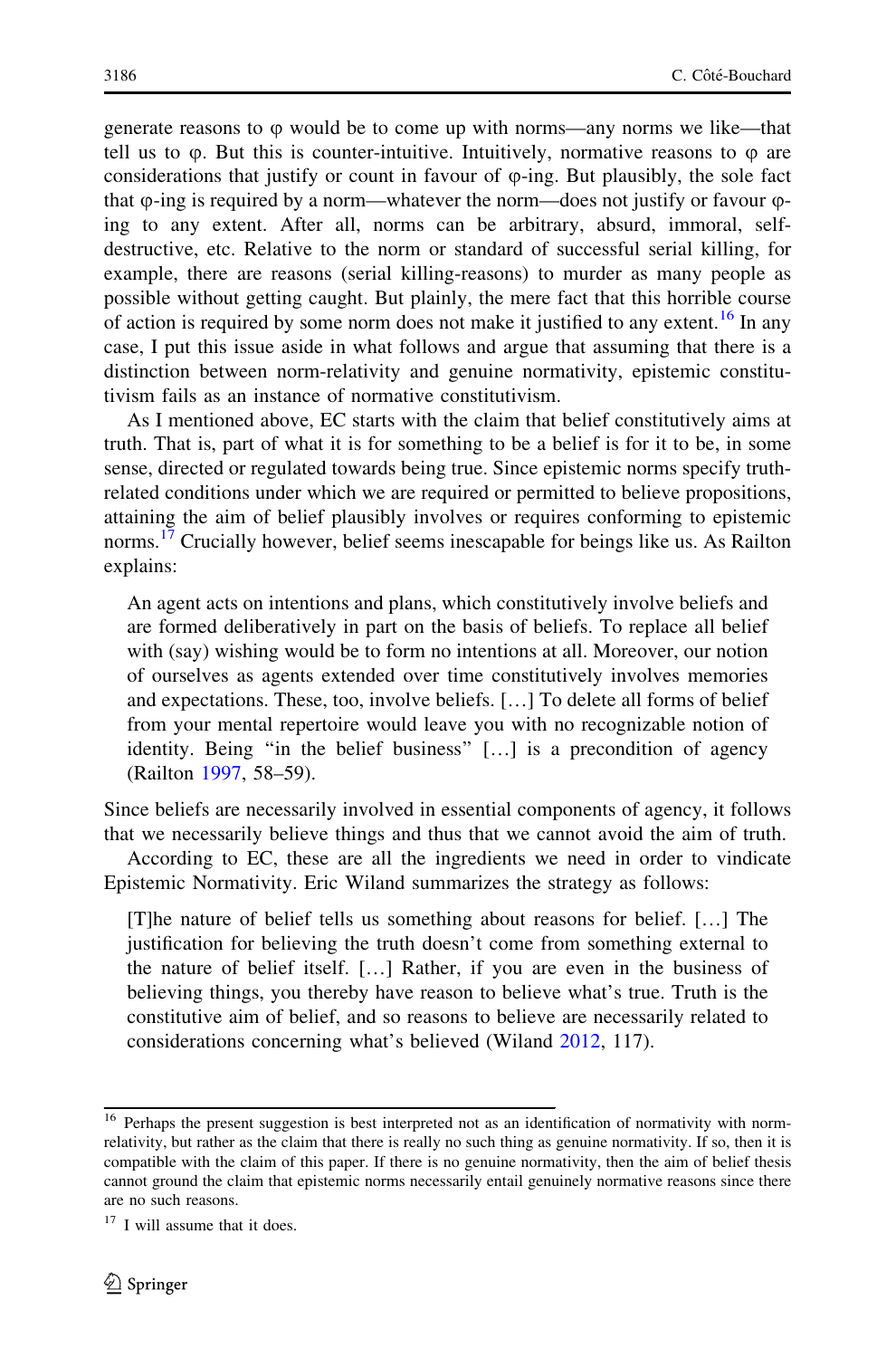<span id="page-6-0"></span>Similarly, Asbjørn Steglich-Petersen writes:

[A]im theorists hope to explain the norms of *epistemic justification* governing belief. Beliefs ought not merely to be true—they also ought to be formed in ways that ensure or make it likely that they are true. A natural explanation of such epistemic norms is that following them promotes the aim of believing truly. […] The aim theory promises, in other words, a simple, unified, and prima facie unproblematic explanation of epistemic normativity (Steglich-Petersen [2009,](#page-16-0) 396).

Since attaining the aim of truth requires or involves conforming to epistemic norms and since we cannot possibly avoid the aim of truth, epistemic constitutivists conclude that epistemic norms necessarily have normative force for us.

Is EC plausible? Importantly, there are several possible ways to interpret the claim that belief constitutively aims at truth and different interpretations of the aim of belief thesis yield correspondingly different versions of EC. In the remainder of this paper, I consider the main possible interpretations of the aim of belief thesis and argue that none of them can plausibly ground Epistemic Normativity.

## 3 The functional interpretation

On one interpretation, to claim that belief constitutively aims at truth is to claim that being true is the constitutive *function* or *purpose* of belief.<sup>18</sup> Alexander Bird, for instance, suggests that ''[c]ognitive faculties have essential functions, as do bodily organs and the like. The function of the liver is to filter toxic impurities out the blood. Likewise, the function of the faculty of belief is to produce truth/knowledge (depending which you think the aim is). $\frac{19}{19}$  Belief constitutively aims at truth, in other words, in the same sense that the liver constitutively aims at filtering toxic impurities out the blood. Just like a liver only functions properly if it filters the impurities out the blood, belief only functions properly if it is true.<sup>20</sup> This is necessarily the case since having this function or purpose is part of what it is for something to be a belief.

Can such a functional interpretation of the aim of belief thesis ground Epistemic Normativity? According to Epistemic Normativity, there is necessarily a good reason to do as epistemic norms say. Therefore, Epistemic Normativity only follows if:

<sup>&</sup>lt;sup>18</sup> See e.g. Velleman ([2000\)](#page-17-0), Burge ([2003](#page-15-0)), Bird [\(2007](#page-15-0)), and McHugh [\(2012](#page-16-0)).

 $19$  Bird [\(2007](#page-15-0), 94).

<sup>&</sup>lt;sup>20</sup> This is a simplification. As the passage from Bird indicates, proponents of the functional interpretation often understand it as the idea that mechanisms, faculties, or systems of belief-formation and revision have the constitutive function of producing true beliefs. Another possible formulation is that the constitutive function or purpose of the *process* or *activity* of belief-formation and revision is to produce true belief. Thus, a belief-forming mechanism or an instance belief-formation fulfils its constitutive purpose only if it produces true beliefs. My vague characterization of truth being the constitutive function of belief should be read as encompassing those possible more precise formulations. The arguments below are meant to apply to the functional version of EC regardless of the more precise characterization of the functional aim of belief thesis.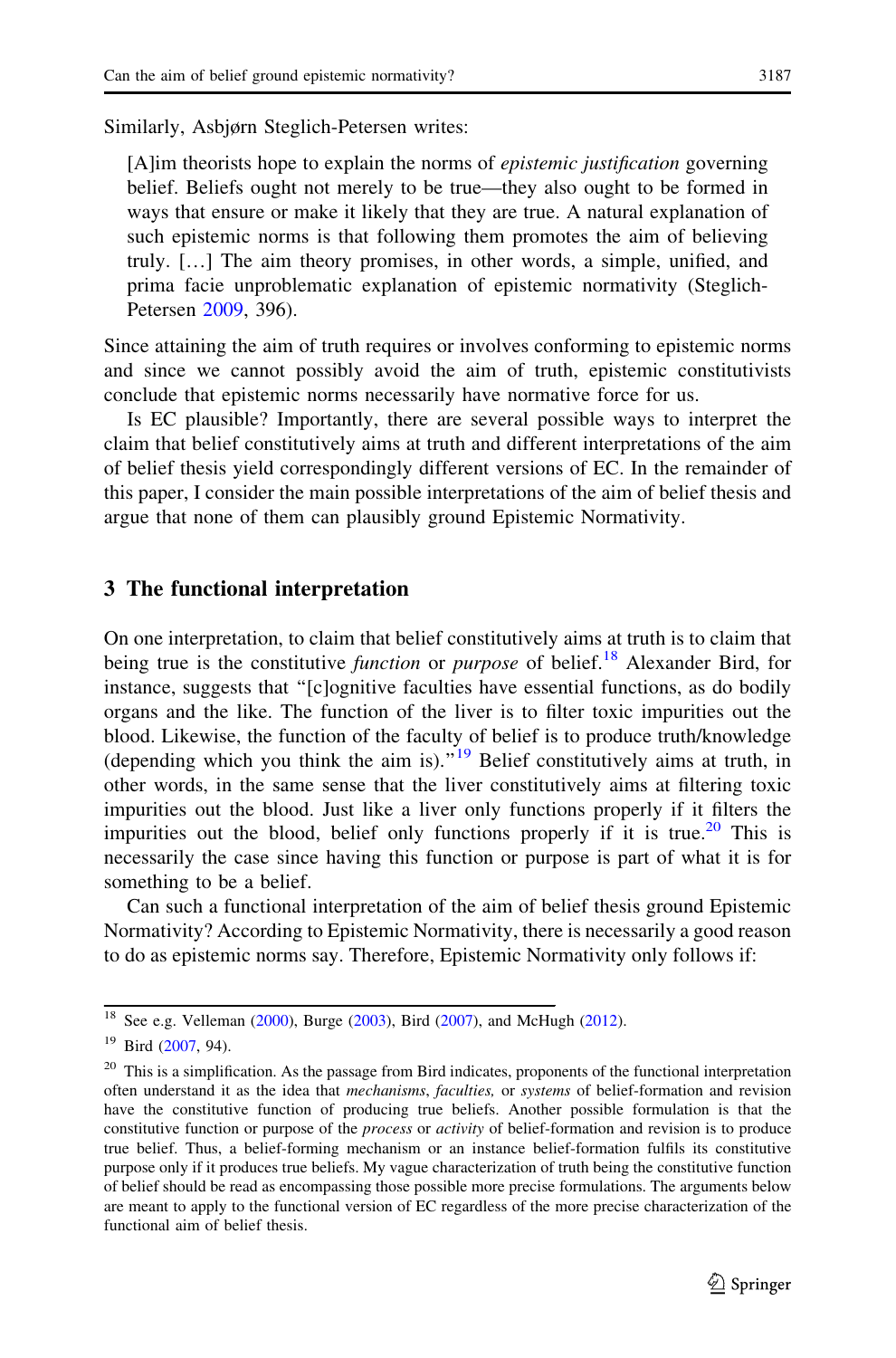#### (RFB) There is necessarily a good reason to have properly functioning beliefs.

This raises a question: what grounds this additional normative claim? Is RFB also true in virtue of the fact that belief has a constitutive function?

Epistemic constitutivists must answer 'yes' because answering 'no' would mean abandoning their view. Since RFB is a necessary step between the function of belief and Epistemic Normativity, what grounds it will also ground Epistemic Normativity. So if RFB is not grounded in the aim of belief, then neither is Epistemic Normativity. Epistemic constitutivists cannot ground RFB, for example, in the fact that malfunctioning beliefs are always bad for us or that properly functioning beliefs are always intrinsically valuable. If they did, it would be these value claims that would ultimately ground Epistemic Normativity and not the fact that truth is the function of belief.

So can the fact that truth is the constitutive function of belief itself ground RFB? The analogy with organs raises an initial worry with the idea. Plausibly, our organs have functions and we have good reasons to have properly functioning organs. But intuitively, this not in virtue of the very fact that they have these functions. Rather, it seems to be because e.g. having properly functioning organs is good for us or because we want to avoid illness, suffering, death, etc.

One possible answer is that normativity does follow from functions since functions entail ought claims and value claims. If the function of the liver is to filter impurities out the blood, then it seems to follow that qua livers, livers ought to filter impurities out the blood and that livers that do not do so are bad *qua liver*. Likewise, if beliefs fulfil their function only if they are true, does it not follow that beliefs ought to be true and that false beliefs are necessarily bad *qua beliefs*?

But the sole fact that false beliefs are bad *qua beliefs* does not entail that there is any good reason to avoid them. All it entails is norm-relativity, not genuine normativity. We can very well recognize that beliefs ought not to be false relative to the standard set by their function, but still ask whether there is any good reason to conform to this function-relative ought. For all the functional aim of belief says, there could be situations where there is just no good reason to have a wellfunctioning belief.

To see this, consider other things which have constitutive functions or purposes. If function-relative oughts and values alone entailed genuine normativity, there would necessarily be a good reason for anyone engaged in an aim-governed activity to fulfil the purpose of that activity. But this is implausible. Activities like torture or hired killing have constitutive functions or purposes, which also entail functional ought-claims and value-claims. Torturers ought *qua torturers* to make their victims suffer as intensely as possible and for as long as possible without causing them to pass out. Similarly, hired killers ought *qua hired killers* to murder their victims quickly without leaving a trace. But obviously, that does not mean that there is automatically a good reason for torturers and hired killers to do these things. If it did, then simply taking up the role of torturer or hired killer would suffice to give you a good reason to torture and murder. Relatedly, if being engaged in an aimgoverned activity sufficed to generate good reasons to attain that activity's purpose, there would be an implausibly easy way to generate good reasons to attain *any* aim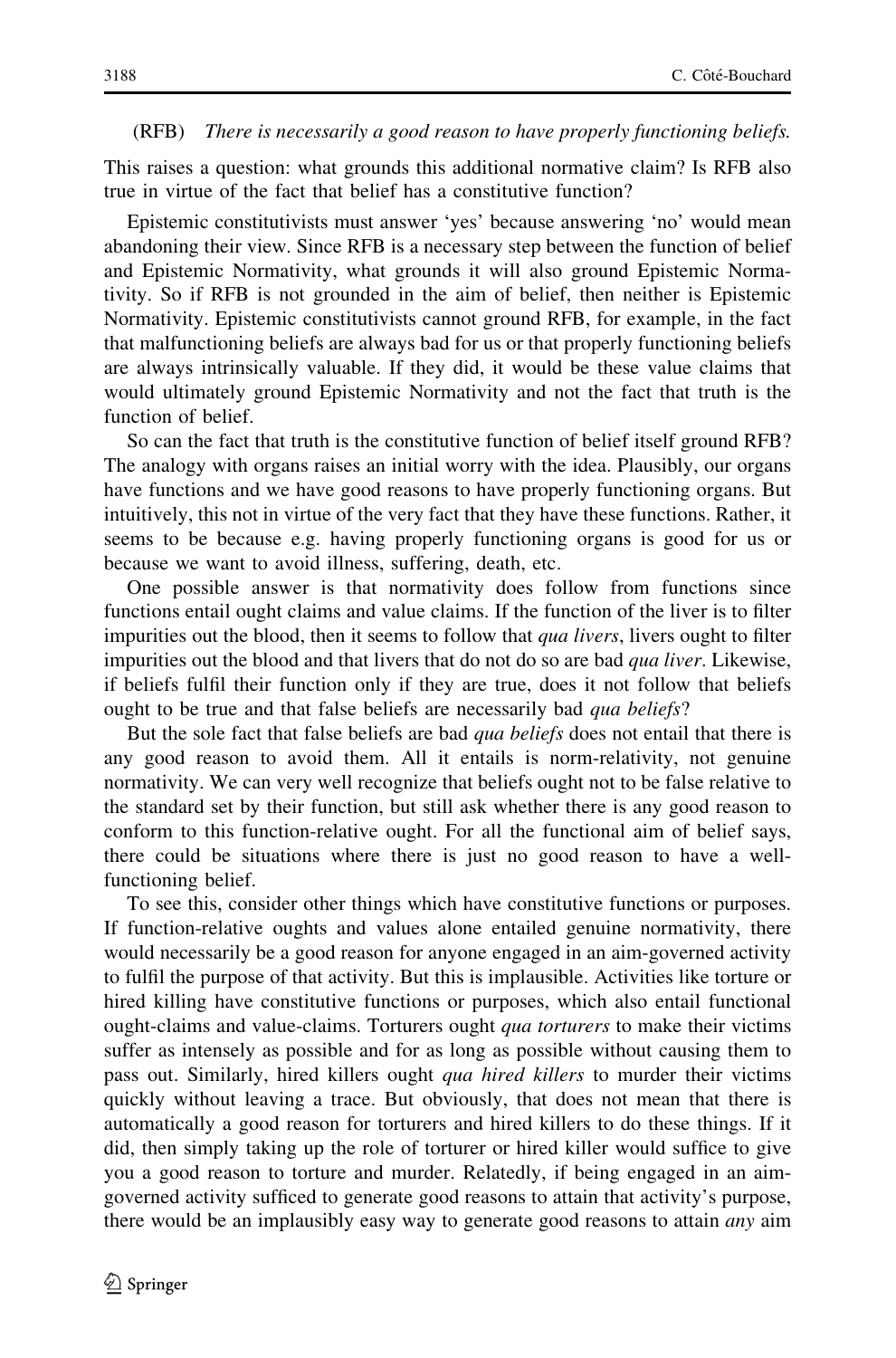A: we would simply have to create activities—e.g. games—with A as its constitutive aim and then engage in these activities.

A possible response is that these examples are irrelevant because they are examples of activities with bad purposes or functions. Belief is different, one might say, because true beliefs are always instrumentally or finally good.<sup>21</sup> This move is not available to epistemic constitutivists however since it would mean grounding Epistemic Normativity in the value of true belief rather than in the fact that belief aims at truth.<sup>22</sup> The problem, more generally, is that it does not seem possible to explain why there is automatically a good reason to fulfil the function of belief, but not that of torture or hired killing, without invoking factors beyond the sole fact that truth is the constitutive function of belief.

Another possible reply is that unlike torture or hired killing, forming and revising beliefs is part of what it is to be an agent. So the claim that EC relies on is not that there is necessarily a reason to fulfil the constitutive function of whatever activity we engage in, but rather:

## (RFA) There is necessarily a good reason to fulfil the purpose of activities that are constitutive of agency.

But why think that being constitutive of agency makes a normative difference? It cannot just be because it makes these activities unavoidable. Unavoidability is not normatively relevant. The fact that you cannot help  $\varphi$ -ing does not bear on whether there is any good reason for you to  $\varphi$ . The fact that an alcoholic cannot help binge drinking, for example, does not provide any justification for her binge drinking. Similarly, suppose it turned out that all human agents are necessarily e.g. selfish or cruel under certain circumstances. That by itself would not make selfishness and cruelty in these circumstances justified or right to any extent. At the very least, even if we recognized that such selfishness and cruelty are necessary features of agency, we could still legitimately ask whether there is any good reason to be selfish or cruel under these circumstances.

Neither can it be because there is necessarily a good reason to be an agent or because being an agent is necessarily a good thing. At best, this would entail that there is necessarily a reason to have beliefs, but not to always have properly functioning ones. Systematic conformity to epistemic norms is not necessary for agency. Agents can very well have beliefs that are epistemically irrational, unjustified, incorrect, and so on. Perhaps one cannot count as an agent without having at least *some* properly functioning beliefs. But this would only entail that there is a good reason to have *some* properly functioning beliefs, which clearly falls short of Epistemic Normativity.

For all these reasons, I conclude that the claim that truth is the constitutive function of belief cannot plausibly ground Epistemic Normativity.

<sup>21</sup> Thanks to an anonymous referee for raising this point.

 $22$  One alternative suggestion is that to say that belief aims at truth *just is* to say that true beliefs are necessarily good. I take this to fall under the *normativist* interpretation, which I examine below.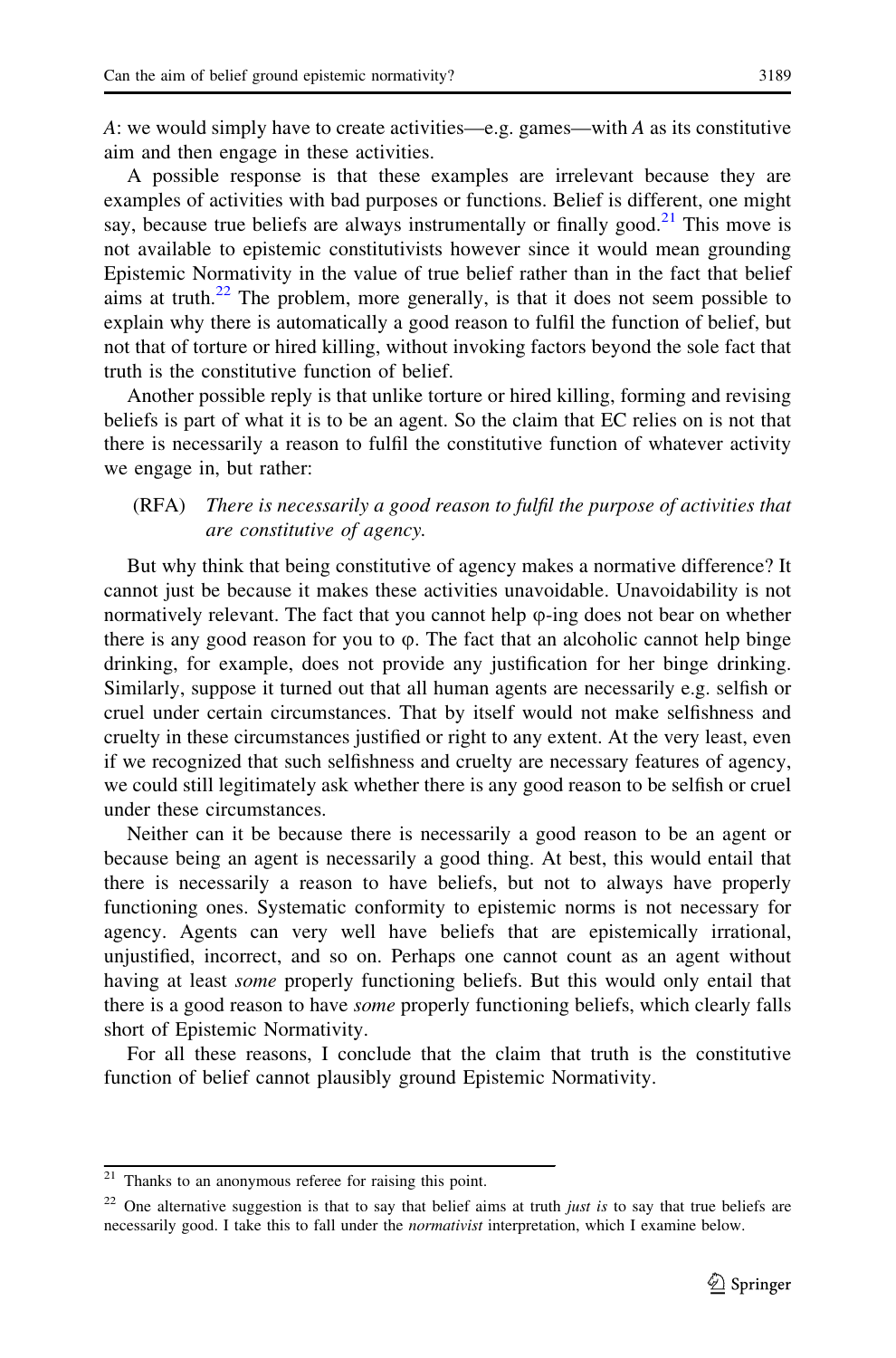#### <span id="page-9-0"></span>4 The personal interpretation

The problem with the functional version of EC was that it could not plausibly bridge the gap between the constitutive aim of belief and what there is good reasons for us to do. Epistemic constitutivists cannot plausibly explain why there is necessarily a reason for us to have properly functioning beliefs without going beyond the sole fact that truth is the constitutive function of belief. One tempting way around this problem is to locate the constitutive aim of belief instead at the *personal* level and view it as an aim that agents themselves necessarily possess. The functional interpretation locates the truth aim at the sub-personal level since it views it as an aim that, in a sense, our beliefs or belief-forming mechanisms themselves have. This leaves open the question whether at the personal level, agents themselves aim at fulfilling belief's constitutive aim or function.

According to the personal interpretation of the aim of belief thesis however, to say that belief constitutively aims at truth is to say that we necessarily aim at believing the truth whenever we form or revise beliefs.<sup>23</sup> This is a potential solution to the above problems because for many authors, normativity and good reasons are grounded in our aims or desires. This view of normativity goes by many names, but I will refer to it as *reasons internalism*.<sup>24</sup> For reasons internalists, whenever a consideration C is a genuinely normative reason for S to  $\varphi$ , C has this normative force, roughly, in virtue of the fact S has an aim that would be served by  $\varphi$ -ing. The personal version of EC is best seen as relying on reasons internalism.<sup>25</sup> If the truth aim of belief is one that agents necessarily have and if possessed aims can ground good reasons, then Epistemic Normativity might very well follow.

Reasons internalism is, of course, highly controversial. For one thing, it entails that simply having an aim—no matter how immoral or self-destructive—can suffice to generate good reasons to pursue that aim. But there is certainly something counter-intuitive in the claim that one could get good reasons murder, steal, humiliate, torture, and so on, just by aiming at accomplishing these acts or by wanting something that requires performing these acts. I will leave this worry aside however since even if we accept reasons internalism, the personal reading of the aim of belief thesis is untenable. The claim that we necessarily aim at believing the truth whenever we form beliefs is implausible.

On one reading, aims are intentions. To aim at  $\varphi$ -ing or to have the aim of  $\varphi$ -ing is to intend to  $\varphi$ . Given the personal interpretation of the aim of belief, this would entail that we necessarily intend to believe the truth about whether P whenever we

 $\frac{23}{23}$  This distinction between the functional or sub-personal interpretation and the personal interpretation is analogous to Vahid's [\(2006\)](#page-17-0) distinction between doxastic and epistemic goals, i.e. between beliefs aiming at truth and aiming at true beliefs.

<sup>&</sup>lt;sup>24</sup> Other labels include, for instance, subjectivism, neo-Humeanism, instrumentalism, and desire-based theories. For various versions of reasons internalism, see e.g. Williams ([1979\)](#page-17-0), Smith [\(1994\)](#page-16-0), Schroeder ([2007\)](#page-16-0), Goldman ([2009\)](#page-15-0), and Markovits [\(2014](#page-16-0)).

<sup>&</sup>lt;sup>25</sup> The more general view that epistemic normativity is grounded in our aims is commonly labelled epistemic instrumentalism in epistemology. See Lockard [\(2013](#page-16-0)) for discussion. I also discuss epistemic instrumentalism in Côté-Bouchard ([2015\)](#page-15-0).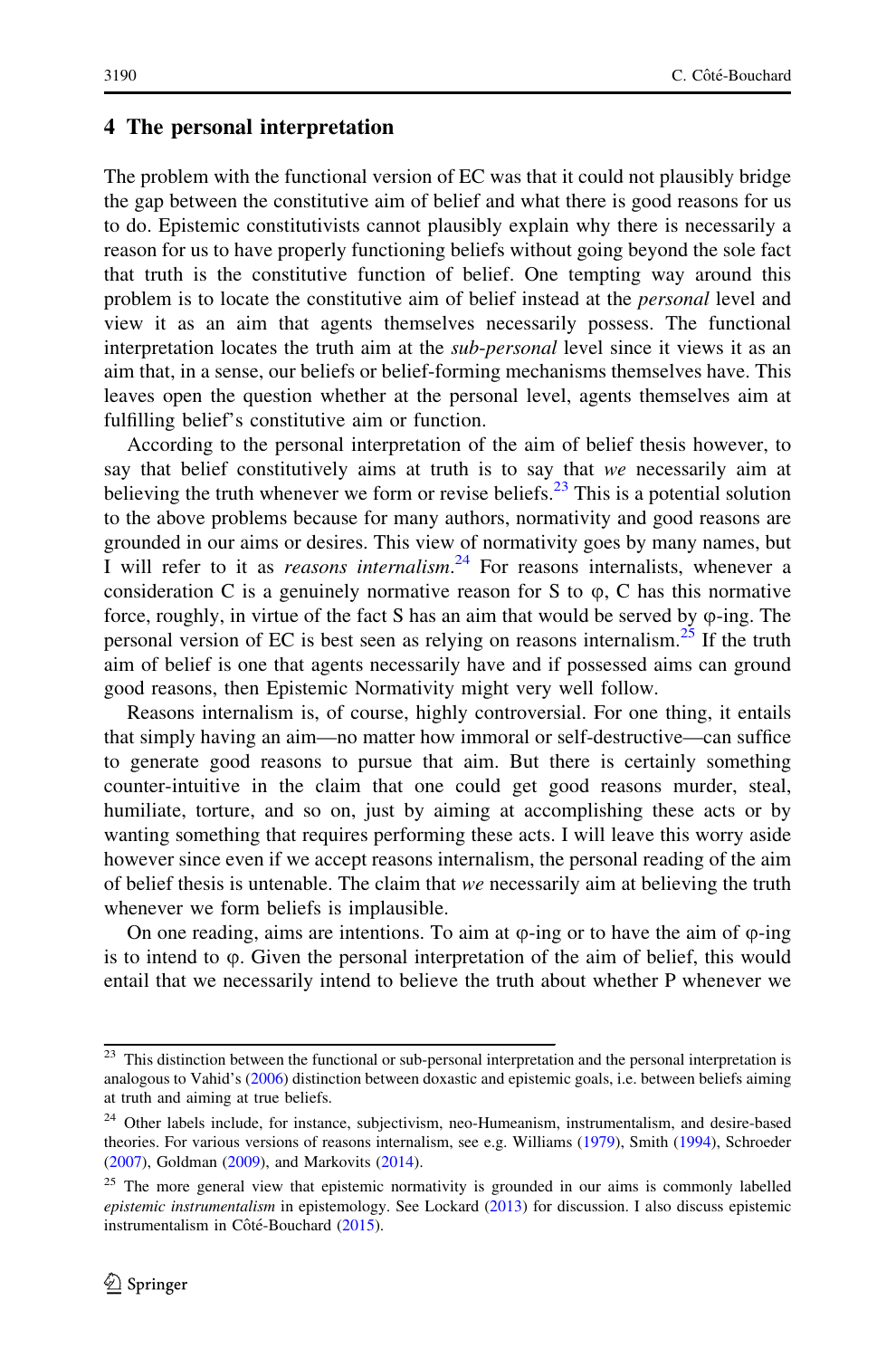form a belief about whether P. But this is implausible. For one thing, this seems to suggest that we necessarily form our beliefs intentionally or voluntarily. But even doxastic voluntarists admit that many of our beliefs—e.g. perceptual beliefs—are not formed intentionally. For another, our beliefs are sometimes formed unconsciously via processes like wishful thinking, self-deception, or delusion. But it is unclear how I can count as intending to believe the truth when I form beliefs in that way. Not only do these processes operate sub-personally and without my awareness, they are also characterized precisely by a lack of concern for the truth.

On another reading, for someone to aim at something is for her to want or care about that thing. Possessed aims, in other words, are desires. On this reading, the personal interpretation of the aim of belief is that necessarily, whenever we form or revise a belief about whether P, we want to believe the truth about whether P. However, this is also implausible. It is clearly possible for agents to lack the desire to believe the truth about whether P, even in forming a belief about whether  $P^{26}$ 

First, people sometimes form true beliefs despite wanting to *avoid* learning the truth about the matter at hand. Suppose you recorded last night's football game and want to avoid knowing the score until you watch it tonight, but you inadvertently see the score on a newspaper left open in the bus. You immediately and automatically form the true belief that your favourite team lost as a result even though you wanted to avoid knowing the truth about that question at that moment.

Second, people sometimes form beliefs despite being completely indifferent about the matter at hand. Suppose you do not care at all about obscure and random historical facts, but cannot help but hear a historian on the radio telling the story of a 17th century Londoner named John. You do not care at all about this trivial and obscure story. It is not remotely interesting to you. Nevertheless, as a result of hearing bits of the story, you cannot help but form the belief that at least one Londoner named John was born on February 6th 1626. Moreover, you form that belief despite not caring at all about whether someone with that name was really born in London on that date.

Third, phenomena such as wishful thinking, delusion, and self-deception are also problematic for the desire construal. While these processes can (unconsciously) produce genuine beliefs, it is hard to see how they could always involve caring for the truth. If anything, such processes seem to be characterized precisely by a lack of concern for the truth. Suppose you are ill and despite your conclusively evidence to the contrary, you become convinced that you will certainly recover from your illness. You form that belief not as the result of deliberating about whether you will recover, but instead unconsciously as the result of your fear of dying and your inability to cope with the thought of not recovering. It is hard to see how you can be said to have wanted to believe the truth about your health in forming that belief. What you wanted was rather that the world be a certain a way and that strong motivation then caused you to believe that things really are that way.

So it seems clear that we sometimes form the belief that P without intending or wanting to believe the truth about whether P. Is there another possible reading of the

 $26$  See Kelly [\(2003](#page-16-0)) for discussion.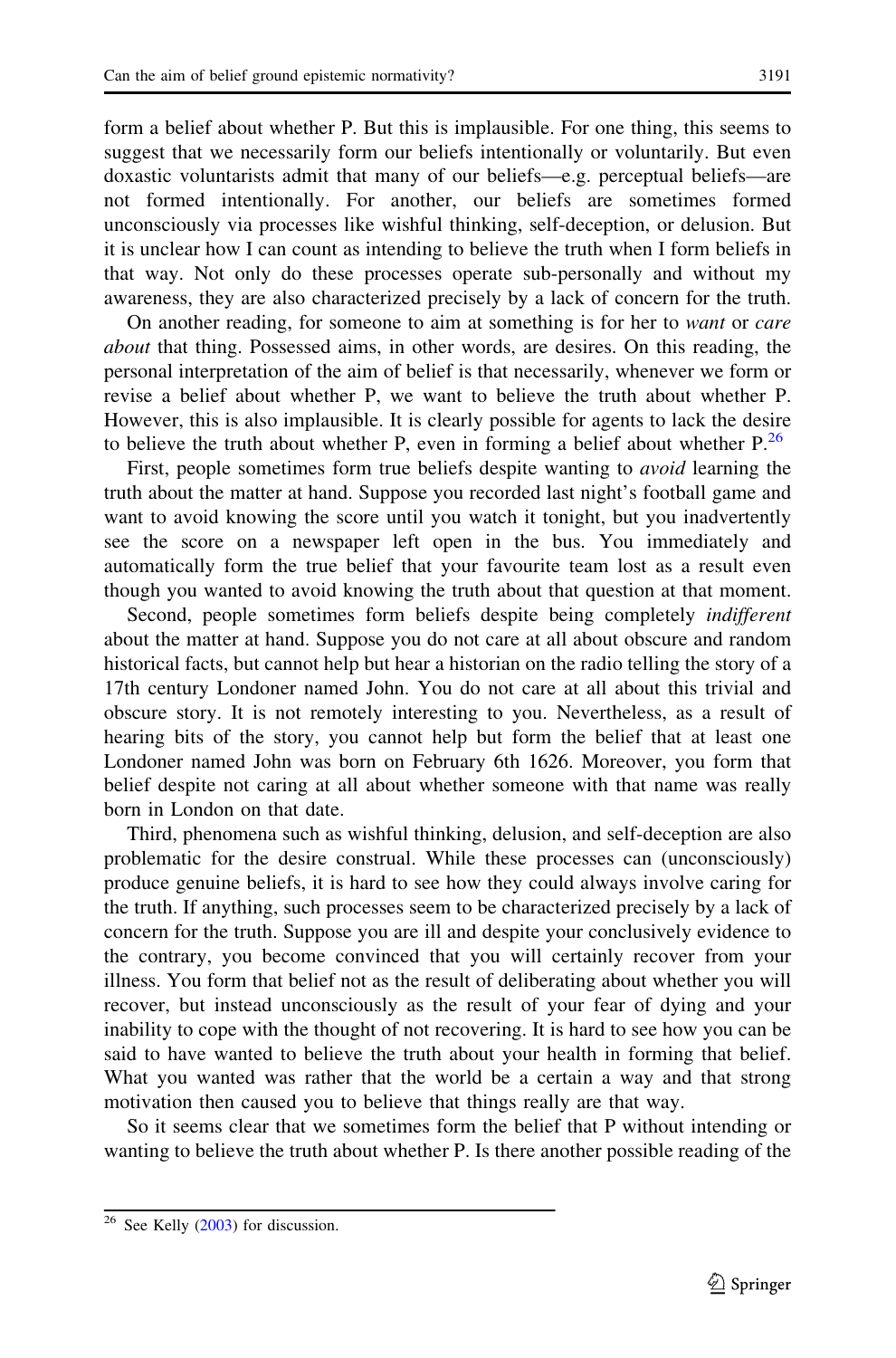personal interpretation? That is, in cases where we form the belief that P despite neither wanting nor intending to believe the truth about whether P, can we still be said to aim at or to have the aim of believing the truth about whether P?

Intuitively, it does not seem so. In many of these cases, the formation of the belief is something that automatically happens to us whether we like or not. In the football example, my inadvertently seeing the score in the paper immediately forces upon me the belief that my team lost. But why think that I am aiming at believing the truth if it is forced upon me like that? The mechanisms that cause me to immediately form that belief might very well be directed towards producing that true belief. But it is hard to see why the aim of these mechanisms would thereby also be *my* aim. Compare this with our bodily functions. Livers aim at filtering toxic impurities out the blood and healthy livers constantly do so without healthy people being aware of it. But it would be strange to say that healthy people—including those who have no idea what livers do or those who do not want a properly functioning liver—thereby always aim at filtering toxic impurities out of their blood.

Moreover, even if there were a sense in which we could be said to aim at  $\varphi$ -ing without intending or wanting to  $\varphi$ , it is far from clear that such a weak kind of aim could ground genuinely normative reasons. After all, reasons internalists typically ground such reasons specifically in desires. For example, Alan H. Goldman introduces reasons internalism as the claim that ''[a] reason is not a reason intrinsically: in itself it cannot demand on pain of irrationality that agents be motivated by it. It is because agents have certain concerns or desires that they have reasons" (Goldman [2009,](#page-15-0) 9). Similarly, according to Mark Schroeder, "[f]or R to be a reason for X to do A is for there to be some p such that X has a desire whose object is p, and the truth of R is part of what explains why  $X$ 's doing A promotes p." (Schroeder [2007](#page-16-0), 59) The point is that for many reasons internalists, if you do not care about  $\varphi$ -ing and if  $\varphi$ -ing would not promote anything you care about, then there really is no reason for you to  $\varphi$ .

One potential solution to these problems is to construe the personal constitutive aim of belief not as a particular aim that we have every time we form or revise a belief, but rather as a *global* or *general* aim of truth. On this alternative reading, even though agents can sometimes lack the desire to believe the truth about particular matters, they necessarily have the general desire that their beliefs be true. But this is no more plausible. The idea that everyone necessarily cares about the truth in that way seems overly optimistic and naïve. Surely, some people do not have such a general concern for the truth. At the very least, there is nothing incoherent with the idea of an agent who, for example, only wants her *important* and nontrivial beliefs to be true, or who wants that her beliefs be true, except in cases where believing the truth would lead to overwhelmingly bad results.

For all these reasons, the personal version of Epistemic Constitutivism fails as well. Since the personal interpretation of the aim of belief thesis is untenable, it cannot plausibly ground Epistemic Normativity.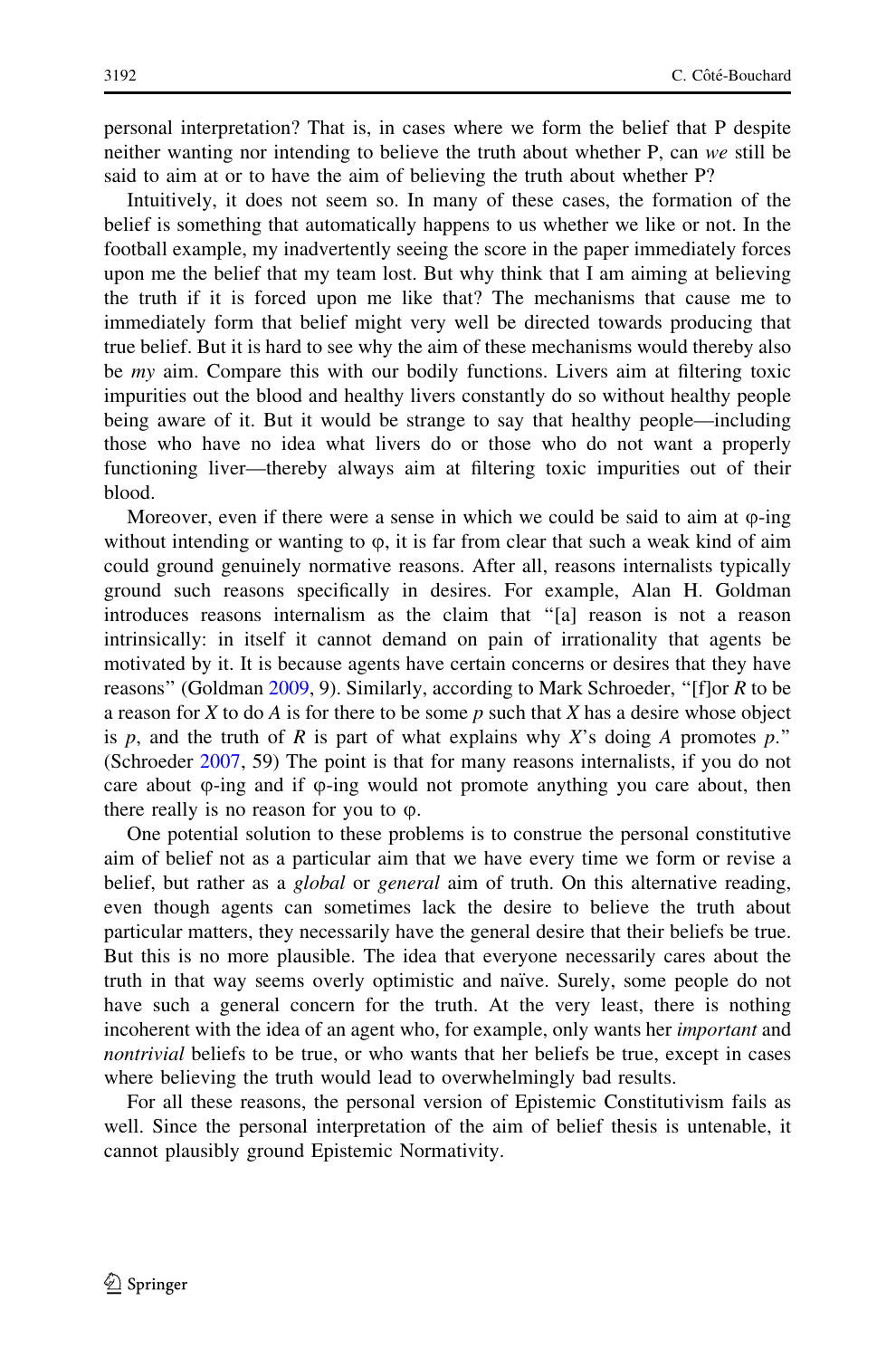## <span id="page-12-0"></span>5 The normativist interpretation

On a final, normativist interpretation, the claim that belief constitutively aims at that truth is a metaphor for the claim that belief is constitutively governed by a *norm* of truth. $27$  As Ralph Wedgwood explains:

It is often claimed that beliefs aim at the truth. Indeed, this claim has often been thought to express an essential or constitutive feature of belief. But this claim is obviously not literally true. Beliefs are not little archers armed with little bows and arrows: they do not literally "aim" at anything. The claim must be interpreted as a metaphor. I propose to interpret this claim as a normative claim—roughly, as the claim that a belief is correct if and only if the proposition believed is true (Wedgwood [2002](#page-17-0), 267).

As the last passage indicates, a popular candidate for the constitutive truth norm of belief is the following:

## (TN) A belief is correct if and only if it is true.

Using TN as our example, we can therefore characterize the normativist version of the aim of belief thesis as the claim that belief is constitutively governed by the epistemic norm TN. That is, part of what it is for something to be a belief is for it to be correct if and only if it is true. Can this version of the aim of belief thesis ground Epistemic Normativity?

Recall that according to Epistemic Normativity, there is necessarily a good reason to do as epistemic norms say. Therefore, Epistemic Normativity only follows from the normativist aim of belief thesis if:

#### (RTN) There is necessarily a good reason to believe correctly.

Once again, constitutivists must say that this further normative claim is also true in virtue of the fact that belief aims at truth. To ground RTN in something else—e.g. the final or instrumental value of correct beliefs—would be to ground Epistemic Normativity in these facts about value and not in the fact that belief aims at truth. But can the normativist aim of belief thesis ground RTN?

It is far from clear. Recall the distinction between norm-relativity and normativity. While any norm trivially sets a standard relative to which certain things are correct or incorrect, this leaves open the normative question whether there is any good reason to conform to that norm. So to posit a constitutive norm of belief is not yet to say that there is a good reason to do as that norm says. As an analogy, writing the same number twice in one of the columns of a Sudoku grid is incorrect relative to the constitutive norms or rules of Sudoku. Yet there might be no good reason for me to avoid that incorrect Sudoku move. Similarly, we can very well accept that according to TN, a belief is correct if and only if it is true, but still ask

 $27$  For the claim that belief has a constitutive norm, see Brandom ([1994\)](#page-15-0), Adler ([2002\)](#page-15-0), Wedgwood ([2002\)](#page-17-0), Boghossian ([2003\)](#page-15-0), Shah ([2003\)](#page-16-0), Engel [\(2004](#page-15-0)), Millar [\(2004](#page-16-0)), Gibbard ([2005](#page-15-0)), Shah and Velleman [\(2005](#page-16-0)), Zangwill ([2005](#page-17-0)), Whiting [\(2010\)](#page-17-0), Littlejohn ([2012,](#page-16-0) [2013](#page-16-0)), and Nolfi [\(2015](#page-16-0)). See also McHugh and Whiting ([2014](#page-16-0)) and Fassio ([2015](#page-15-0)) for overviews of issues surrounding normativism.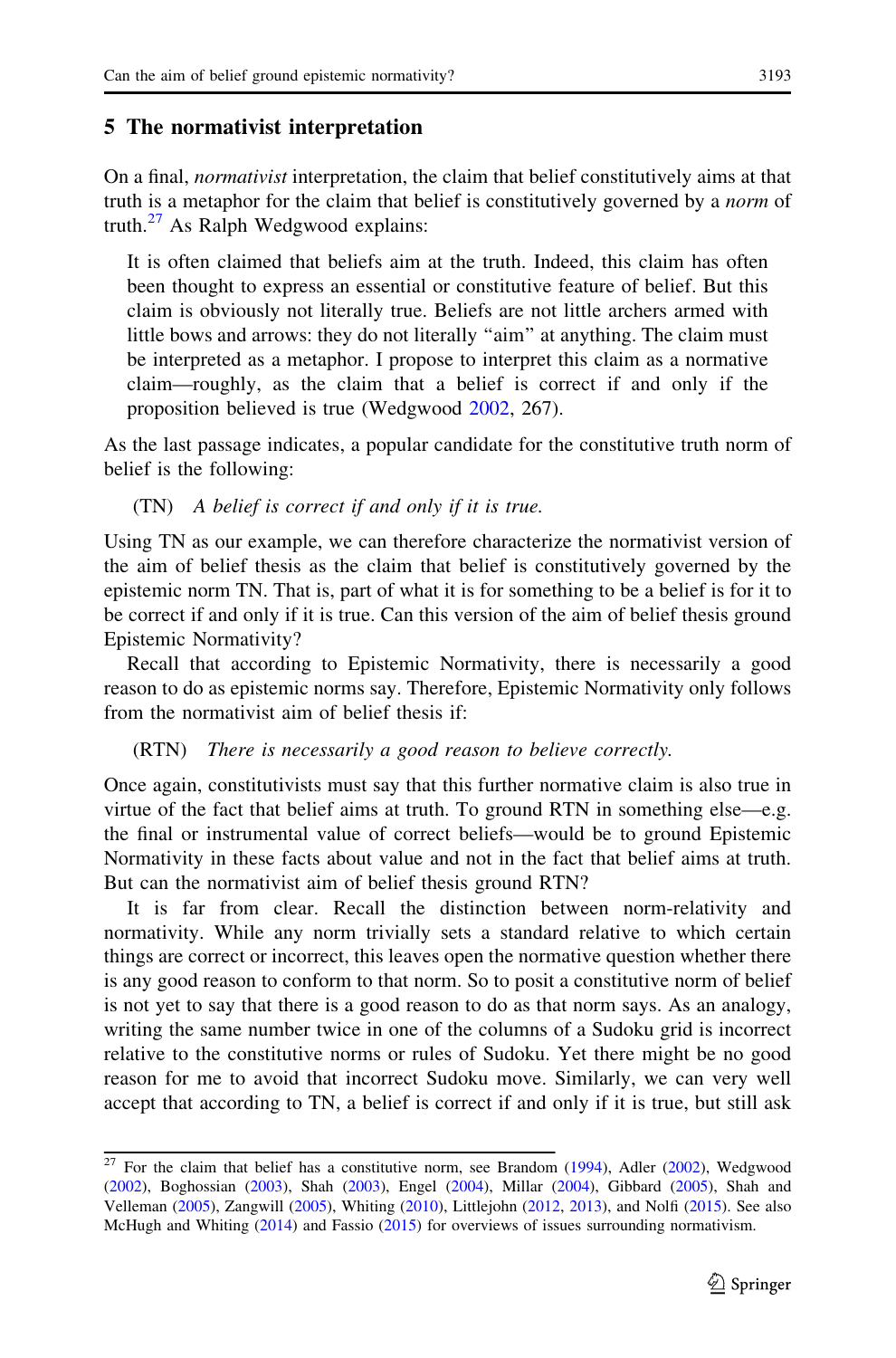whether there is any good reason to have correct beliefs. Maybe there is necessarily such a reason. But the point is that the sole fact that it is correct in a certain respect does not entail that there is.

It won't help to point out that belief, unlike other norm-governed activities like games, is something agents necessarily engage in. First, as I pointed out above, unavoidability is not normatively relevant. We can very well ask the normative question about norm-governed activities that are unavoidable for agents. Consider the activity of using a language. Languages have constitutive norms or rules. Moreover, using a language is arguably unavoidable and perhaps even constitutive of what it is to be a human agent. Yet rules of languages are often considered to lack necessary normative force.<sup>28</sup> Second, although belief or the faculty of belief might be constitutive of agency, always believing correctly is not. So even if being constitutive of agency is normatively relevant, good reasons to always believe correctly do not follow. At best, it vindicates reasons to merely have beliefs or to have some correct beliefs.

Another possible move for the normativist epistemic constitutivist is to build genuine normativity directly in the constitutive norm of belief. On this interpretation, 'correct' and 'incorrect' in TN are genuinely normative notions, i.e. notions that already entail good reasons. It is constitutive of belief, in other words, that we should—in the genuinely normative sense of 'should'—believe something if and only if it is true.

Aside from its seemingly question-begging character, the main problem with this move is that it also means abandoning epistemic constitutivism. EC is a strategy for grounding or explaining Epistemic Normativity. For EC, it is because belief constitutively aims at truth that epistemic norms necessarily have normative force. But on the suggestion I am now considering, the aim of belief thesis does not ground or explain Epistemic Normativity. It just is Epistemic Normativity. If TN is genuinely normative, then what grounds TN? The answer cannot be the aim of belief thesis since TN just is the aim of belief thesis according to normativism. Hence, if it is to be grounded at all, it must be grounded in something beyond the aim of belief, which makes EC false.

But perhaps TN does not *need* grounding. Perhaps it is a sui generis or brute fact that we should—in the genuinely normative sense—believe something if and only if it is true. This alternative option is no more helpful for EC however. First, epistemic constitutivism is the claim that the aim of belief thesis grounds or explains Epistemic Normativity. But if TN (and thus Epistemic Normativity) is a sui generis fact, then the aim of belief does not ground it since nothing grounds it. So adopting this version of normativism means abandoning the project or concern that gave rise to the constitutivist strategy in the first place, namely that of explaining in virtue of what epistemic norms have necessary normative force.

Second, making this claim also means abandoning the central motivation for EC. As I explained above, normative error theorists think that genuine inescapable normativity does not exist because it requires the existence of mysterious nonnatural

 $28$  See Hattiangadi ([2007\)](#page-15-0) for discussion.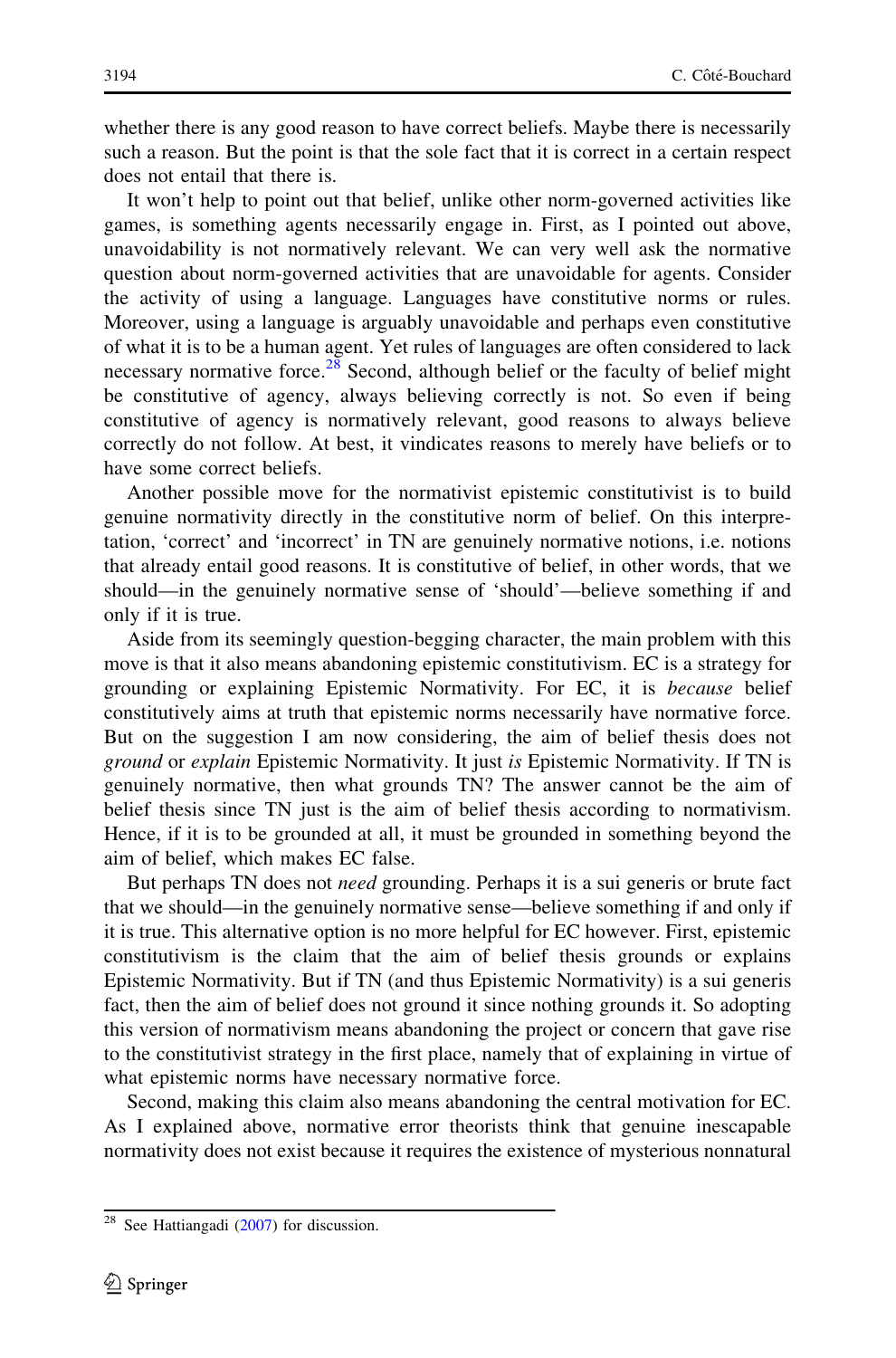<span id="page-14-0"></span>facts. The main advantage of constitutivism was that it promised to vindicate inescapable normativity without positing such facts. However, this is not what the present version of normativism attempts to do. All it says is that beliefs just are genuinely normative entities and that this is a sui generis or brute fact. But this does not address the worry that such entities and facts are mysterious. For the error theorist, this version of normativism would simply mean that beliefs are also mysterious nonnatural entities and thus that there are no such things. If normativism claims that Epistemic Normativity is a sui generis or brute fact, then it is best seen not as an alternative to nonnaturalism, but as an instance of it.

I therefore conclude that the normativist version of epistemic constitutivism is not promising either. The claim that truth is the constitutive norm of belief cannot plausibly ground Epistemic Normativity.

# 6 Conclusion

According to Epistemic Normativity, epistemic norms necessarily entail genuinely normative reasons. According to epistemic constitutivism (EC), Epistemic Normativity is true ultimately in virtue of the fact that belief constitutively aims at truth. I examined various versions of EC based on the main possible interpretations of the aim of belief thesis. I argued that none of these versions of the thesis can plausibly ground Epistemic normativity.<sup>29</sup> I therefore conclude that epistemic constitutivism is hopeless as a strategy for grounding Epistemic Normativity.

Of course, this does not mean that Epistemic Normativity is false. Perhaps conforming to epistemic norms necessarily leads to intrinsically good things. Or perhaps Epistemic Normativity is a sui generis or brute fact. However, if you are moved by the central motivation for EC and if EC is indeed hopeless, then Epistemic Normativity becomes more problematic. Recall that EC promised to accomplish what neither the nonnaturalist nor the error theorist think can be done, namely vindicating necessary normativity without positing nonnatural facts. But if EC is false and if nonnatural facts are off the table for you, then you might have to conclude that Epistemic Normativity must be abandoned.

Would you then have to go for an epistemic error theory and conclude that there are no truths and facts about what we epistemically should believe? Only if you think that our concept of an epistemic norm is that of a norm with necessary normative force. But this is not the only option. Perhaps Epistemic Normativity is false not (or not only) because necessary normativity does not exist, but rather because our concept of an epistemic norm is not, after all, that of a norm that

<sup>&</sup>lt;sup>29</sup> Another potential worry with EC is that it may prove too much. It is widely that young infants and non-human animals can have beliefs. But if beliefs constitutively aim at truth and if, as EC claims, this fact suffices to grounds Epistemic Normativity, it seems to follow that there is necessarily a good reason even for infants and animals to conform to epistemic norms. However, many think that such beings cannot be subject to genuine normativity and reasons. It is not clear, after all, that infants and animals can  $\varphi$  for reasons. Relatedly, it seems strange to say, for example, that dogs should not believe against their evidence or that infants should suspend judgment about whether P if they have no evidence for or against P.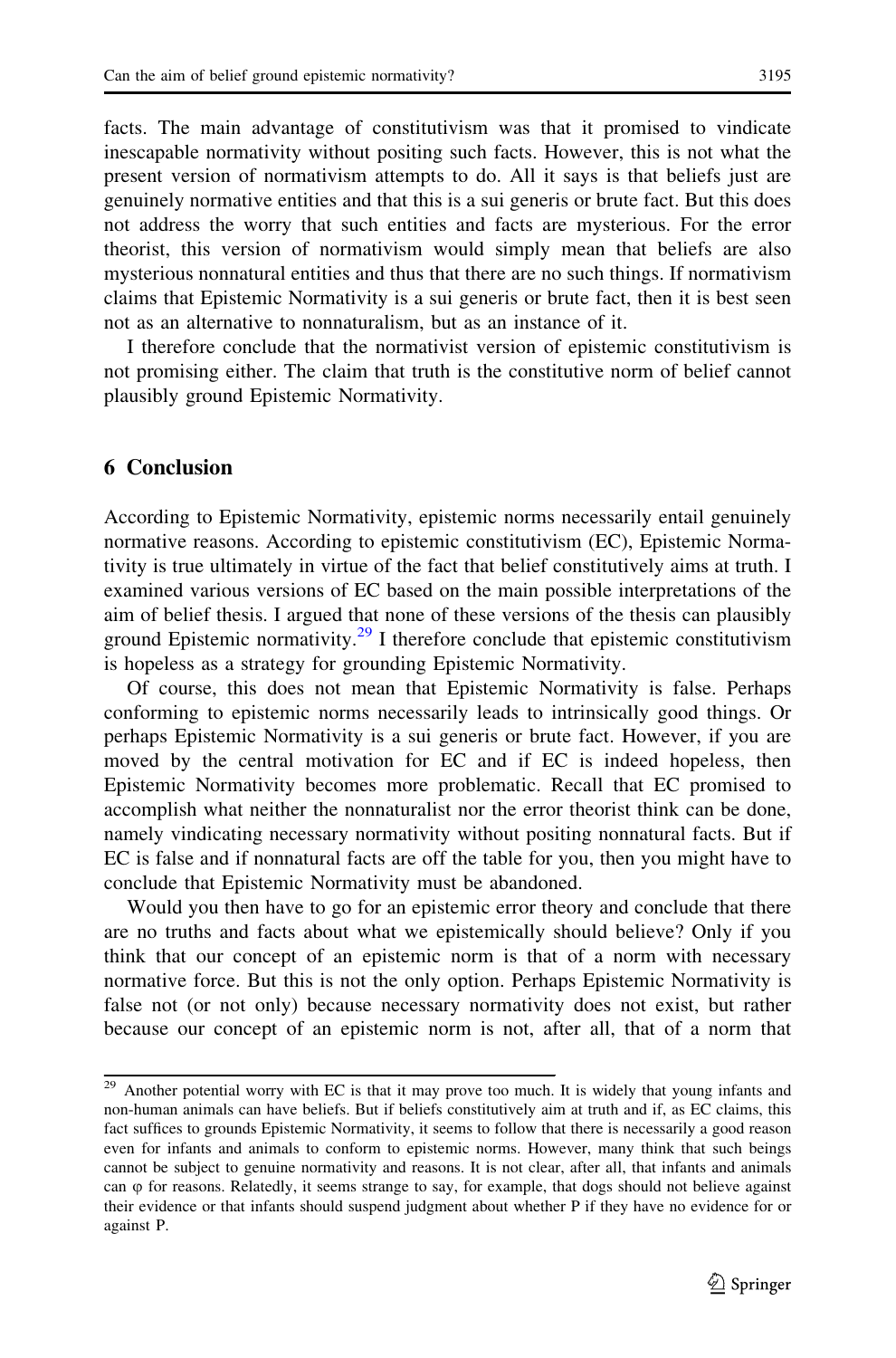<span id="page-15-0"></span>necessarily entails good reasons. That is, perhaps epistemic norms have the same kind of normative authority as e.g. norms of etiquette, fashion, games, and the like. If this is right, then there can still be facts about what we epistemically should believe. But just like facts about what we should do according to etiquette, they are not genuinely normative facts.

Acknowledgments I would like to thank Maria Alvarez, Terence Cuneo, Nick French, Elizabeth Fricker, Alex Marcoci, an anonymous referee from *Philosophical Studies* and audiences from the University of Edinburgh, UC Berkeley, and the 2015 London Spring Graduate Conference for their help and feedback. Thanks also to the Social Sciences and Humanities Research Council of Canada for its support.

Open Access This article is distributed under the terms of the Creative Commons Attribution 4.0 International License ([http://creativecommons.org/licenses/by/4.0/\)](http://creativecommons.org/licenses/by/4.0/), which permits unrestricted use, distribution, and reproduction in any medium, provided you give appropriate credit to the original author(s) and the source, provide a link to the Creative Commons license, and indicate if changes were made.

#### References

Adler, J. (2002). *Belief's own ethics*. Cambridge: MIT Press.

- Bertea, S. (2013). Constitutivism and normativity: A qualified defence. Philosophical Explorations, 16(1), 81–95.
- Bird, A. (2007). Justified judging. Philosophy and Phenomenological Research, 74(1), 81–110.
- Boghossian, P. A. (2003). The normativity of content. Philosophical Issues, 13(1), 31–45.
- Brandom, R. (1994). Making it explicit: reasoning, representing, and discursive commitment. Cambridge: Harvard University Press.
- Broome, J. (2013). Rationality through reasoning. London: Wiley-Blackwell.
- Burge, T. (2003). Perceptual entitlement. Philosophy and Phenomenological Research, 67(3), 503–548.
- Côté-Bouchard, C. (2015). Epistemic instrumentalism and the too few reasons objection. International Journal of Philosophical Studies, 23(3), 337–355.
- Cuneo, T. (2007). The normative web: An argument for moral realism. Oxford: Oxford University Press.
- Engel, P. (2004). Truth and the aim of belief. In D. Gillies (Ed.), Laws and models in science (pp. 77–97). London: King's College Publications.
- Enoch, D. (2006). Agency, shmagency: Why normativity won't come from what is constitutive of action. Philosophical Review, 115(2), 169–198.
- Enoch, D. (2011). Taking morality seriously: A defense of robust realism. Oxford: Oxford University Press.
- Fassio, D. (2015). The Aim of Belief. The Internet Encyclopedia of Philosophy. [http://www.iep.utm.edu/](http://www.iep.utm.edu/beli-aim/) [beli-aim/.](http://www.iep.utm.edu/beli-aim/) Accessed 12 March 2016.
- Ferrero, L. (2009). Constitutivism and the inescapability of agency. Oxford Studies in Metaethics, 4, 303–333.
- Finlay, S. (2014). Confusion of tongues: A theory of normative language. Oxford: OUP.
- Fitzpatrick, W. (2008). Robust ethical realism, non-naturalism, and normativity. Oxford Studies in Metaethics, 3, 159–205.
- Foot, P. (1972). Morality as a system of hypothetical imperatives. Philosophical Review, 81(3), 305–316.
- Garner, R. T. (1990). On the genuine queerness of moral properties and facts. Australasian Journal of Philosophy, 68(2), 137–146.
- Gibbard, A. (2005). Truth and correct belief. Philosophical Issues, 15(1), 338–350.
- Goldman, A. H. (2009). Reasons from within: Desires and values. Oxford: Oxford University Press.
- Grimm, S. R. (2009). Epistemic normativity. In A. Haddock, A. Millar, & D. Pritchard (Eds.), Epistemic value. Oxford: Oxford University Press.
- Hattiangadi, A. (2007). Oughts and thoughts: Rule-following and the normativity of content. Oxford: Oxford University Press.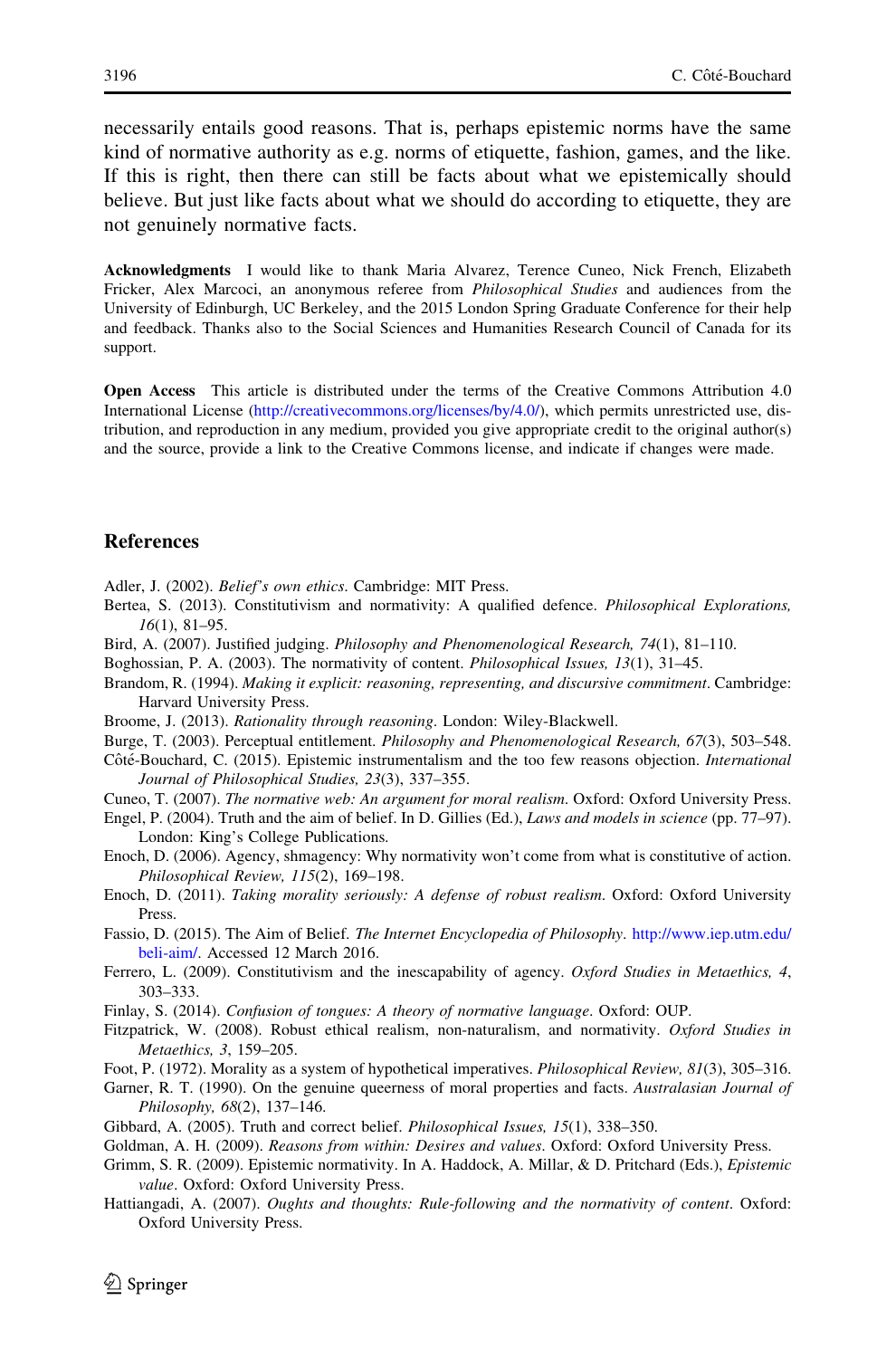- 
- <span id="page-16-0"></span>Huemer, M. (2007). Moore's paradox and the norm of belief. In S. Nuccetelli & G. Seay (Eds.), *Themes* from G.E. Moore. Oxford: Oxford University Press.
- Joyce, R. (2001). The myth of morality. Cambridge: Cambridge University Press.
- Katsafanas, P. (2013). Agency and the foundations of ethics: Nietzschean constitutivism. Oxford: Oxford University Press.
- Katsafanas, P. (Forthcoming). Constitutivism about practical reasons. In D. Star (Ed.), Oxford handbook of reasons and normativity. Oxford: Oxford University Press.
- Kelly, T. (2003). Epistemic rationality as instrumental rationality: A critique. Philosophy and Phenomenological Research, 66(3), 612–640.
- Kolodny, N. (2005). Why be rational? Mind, 114(455), 509–563.
- Korsgaard, C. M. (1996). The sources of normativity. Cambridge: Cambridge University Press.
- Korsgaard, C. M. (2008). The constitution of agency: Essays on practical reason and moral psychology. Oxford: Oxford University Press.
- Korsgaard, C. M. (2009). Self-constitution: Agency, identity, and integrity. Oxford: Oxford University Press.
- Littlejohn, C. (2012). Justification and the truth-connection. Cambridge: Cambridge University Press.
- Littlejohn, C. (2013). The Russellian retreat. *Proceedings of the Aristotelian Society*, 113(3pt3), 293–320.
- Littlejohn, C., & Turri, J. (Eds.). (2014). Epistemic norms: New essays on action, belief and assertion. Oxford: Oxford University Press.
- Lockard, M. (2013). Epistemic instrumentalism. Synthese, 190(9), 1701–1718.
- Mackie, J. L. (1977). Ethics: Inventing right and wrong. London: Penguin.
- Markovits, J. (2014). Moral reason. Oxford: OUP.
- McHugh, C. (2011). What do we aim at when we believe? Dialectica, 65(3), 369-392.
- McHugh, C. (2012). Belief and aims. Philosophical Studies, 160(3), 425–439.
- McHugh, C., & Whiting, D. (2014). The normativity of belief. Analysis, 74(4), 698–713.
- McPherson, T. (2011). Against quietist normative realism. Philosophical Studies, 154(2), 223–240.
- Millar, A. (2004). Understanding people: Normativity and rationalizing explanation. New York, NY: Oxford University Press.
- Moore, G. E. (1903). Principia ethica. Mineola: Dover Publications.
- Nolfi, K. (2015). How to be a normativist about the nature of belief. Pacific Philosophical Quarterly, 96(2), 181–204.
- O'Hagan, E. (2004). Practical identity and the constitution of agency. Journal of Value Inquiry, 38(1), 49–59.
- O'Hagan, E. (2005). Belief, normativity and the constitution of agency. Philosophical Explorations, 8(1), 39–52.
- Olson, J. (2014). Moral error theory: History, critique, defence. Oxford: OUP.
- Papineau, D (2013). There are no norms of belief. In T. Chan (Ed.), *The Aim of Belief*. Oxford: Oxford University Press.
- Parfit, D. (2011). On what matters. Oxford: Oxford University Press.
- Peacocke, C. (1999). Being known. Oxford: Oxford University Press.
- Railton, P. (1994). Truth, reason, and the regulation of belief. Philosophical Issues, 5, 71–93.
- Railton, P. (1997). On the hypothetical and non-hypothetical in reasoning about belief and action. In G. Cullity & B. N. Gaut (Eds.), Ethics and practical reason (pp. 53–79). Oxford: Oxford University Press.
- Rosati, C. S. (2003). Agency and the open question argument. Ethics, 113(3), 490–527.
- Raz, J. (2011). From normativity to responsibility. Oxford: Oxford University Press.
- Scanlon, T. (1998). What we owe to each other. Harvard: Belknap Press, Harvard University Press.
- Schroeder, M. (2007). Slaves of the passions. Oxford: Oxford University Press.
- Shafer-Laudau, R. (2003). Moral realism: A defence. Oxford: Oxford University Press.
- Shah, N. (2003). How truth governs belief. Philosophical Review, 112(4), 447–482.
- Shah, N., & Velleman, J. D. (2005). Doxastic deliberation. Philosophical Review, 114(4), 497–534.
- Skorupski, J. (2010). The Domain of reasons. Oxford: Oxford University Press.
- Smith, M. (1994). The moral problem. London: Blackwell.
- Steglich-Petersen, A. (2006). No norm needed: On the aim of belief. *Philosophical Quarterly, 56(225)*, 499–516.
- Steglich-Petersen, A. (2009). Weighing the aim of belief. Philosophical Studies, 145(3), 395–405.
- Sutton, J. (2007). Without justification. Cambridge: MIT Press.
- Sylvan, K. (2014). On the normativity of epistemic rationality. Ph.D. dissertation. Rutgers University.